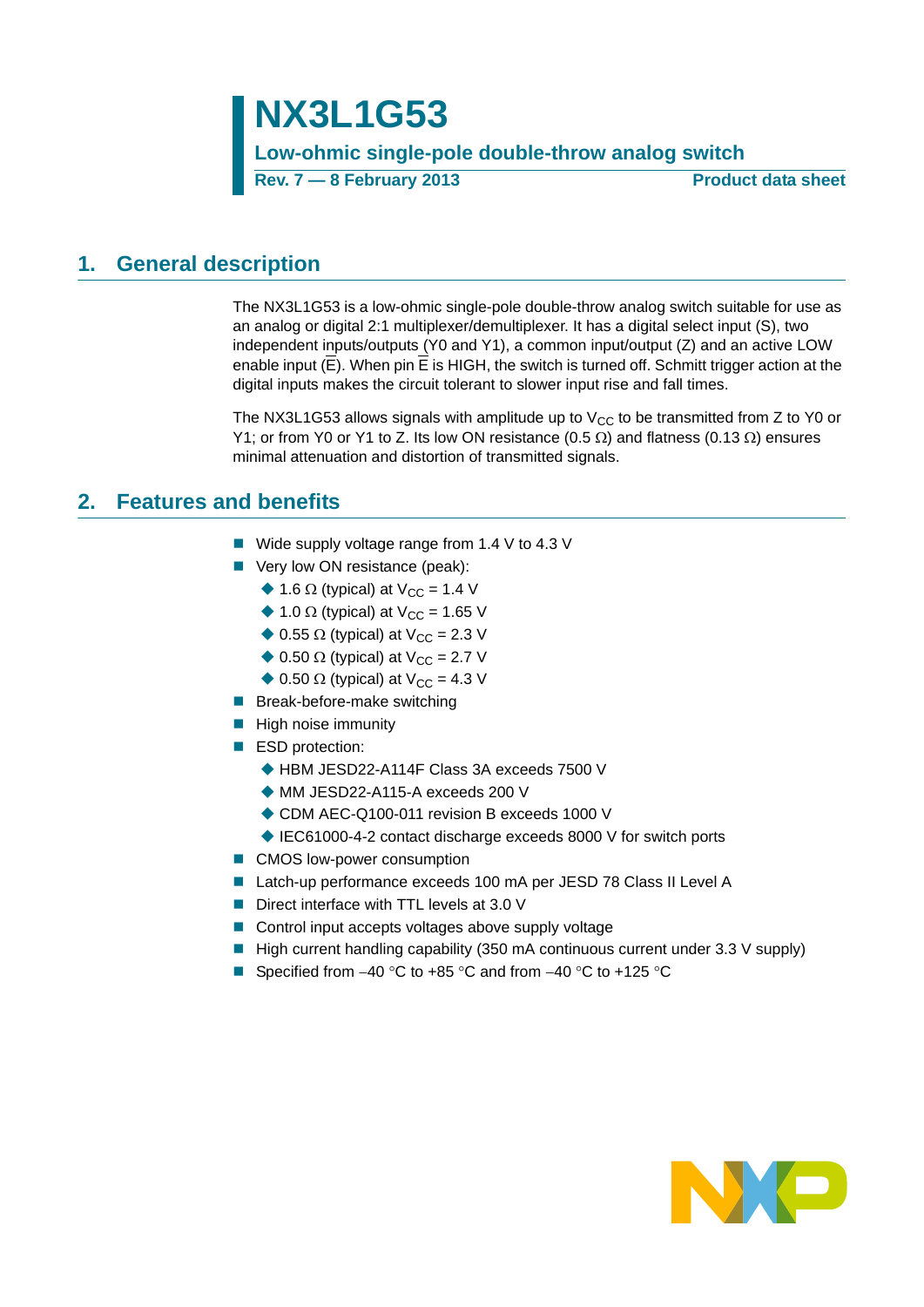### <span id="page-1-1"></span>**3. Applications**

- Cell phone
- **PDA**
- **Portable media player**

## <span id="page-1-2"></span>**4. Ordering information**

### **Table 1. Ordering information**

| Type number | Package              |                   |                                                                                                            |                |  |  |  |  |  |
|-------------|----------------------|-------------------|------------------------------------------------------------------------------------------------------------|----------------|--|--|--|--|--|
|             | Temperature range    | <b>Name</b>       | <b>Description</b>                                                                                         | <b>Version</b> |  |  |  |  |  |
| NX3L1G53GT  | $-40$ °C to +125 °C. | XSON <sub>8</sub> | plastic extremely thin small outline package; no leads;<br>8 terminals; body $1 \times 1.95 \times 0.5$ mm | SOT833-1       |  |  |  |  |  |
| NX3L1G53GD  | $-40$ °C to +125 °C. | XSON <sub>8</sub> | plastic extremely thin small outline package; no leads;<br>8 terminals; body $3 \times 2 \times 0.5$ mm    | SOT996-2       |  |  |  |  |  |
| NX3L1G53GM  | $-40$ °C to +125 °C  | XQFN8             | plastic, extremely thin quad flat package; no leads;<br>8 terminals; body $1.6 \times 1.6 \times 0.5$ mm   | SOT902-2       |  |  |  |  |  |

### <span id="page-1-3"></span>**5. Marking**

#### **Table 2. Marking code[s\[1\]](#page-1-0)**

| <b>Type number</b> | <b>Marking code</b> |
|--------------------|---------------------|
| NX3L1G53GT         | D <sub>53</sub>     |
| NX3L1G53GD         | D <sub>53</sub>     |
| NX3L1G53GM         | D <sub>53</sub>     |

<span id="page-1-0"></span>[1] The pin 1 indicator is located on the lower left corner of the device, below the marking code.

### <span id="page-1-4"></span>**6. Functional diagram**

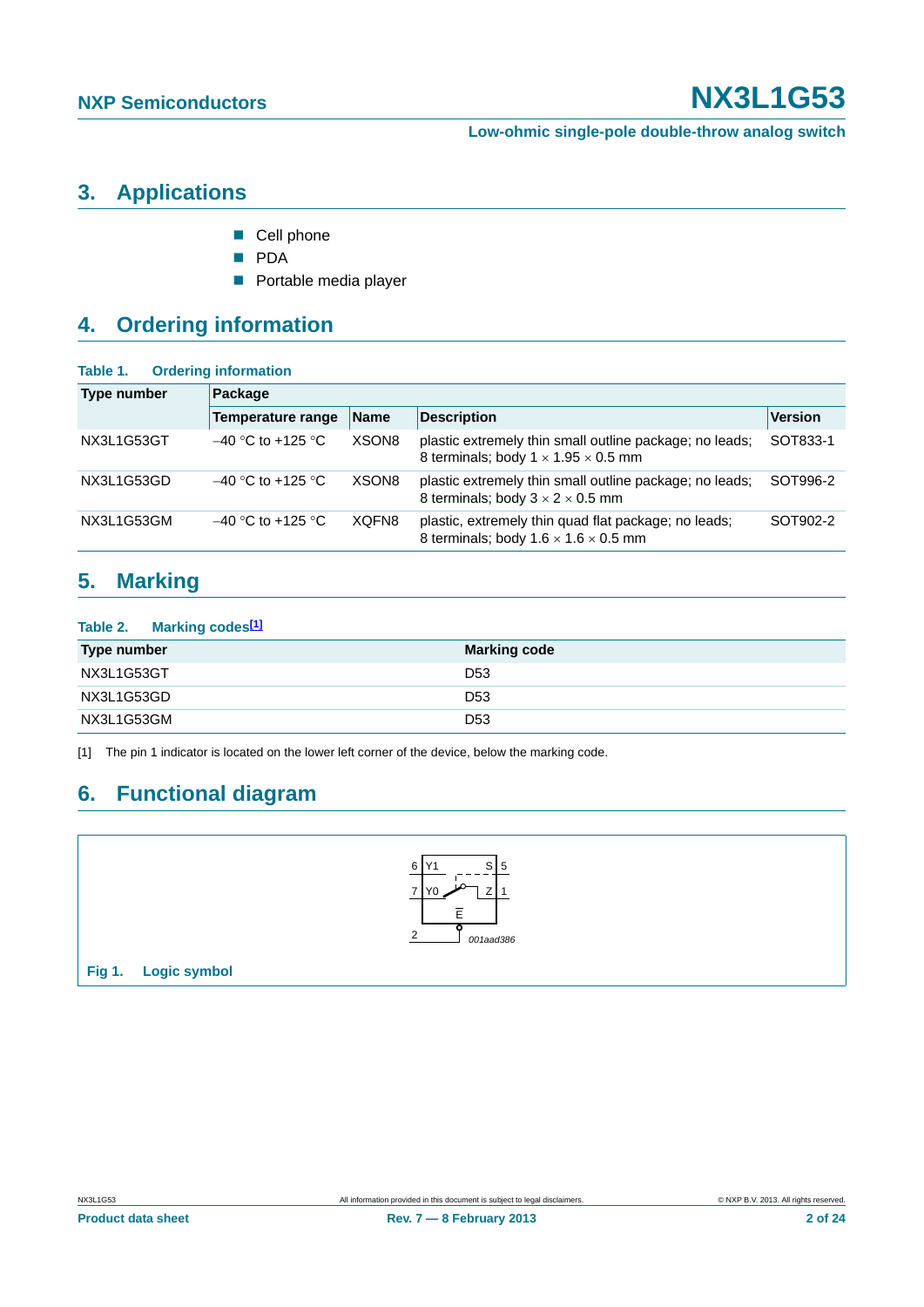**Low-ohmic single-pole double-throw analog switch**



## <span id="page-2-0"></span>**7. Pinning information**

### **7.1 Pinning**

<span id="page-2-1"></span>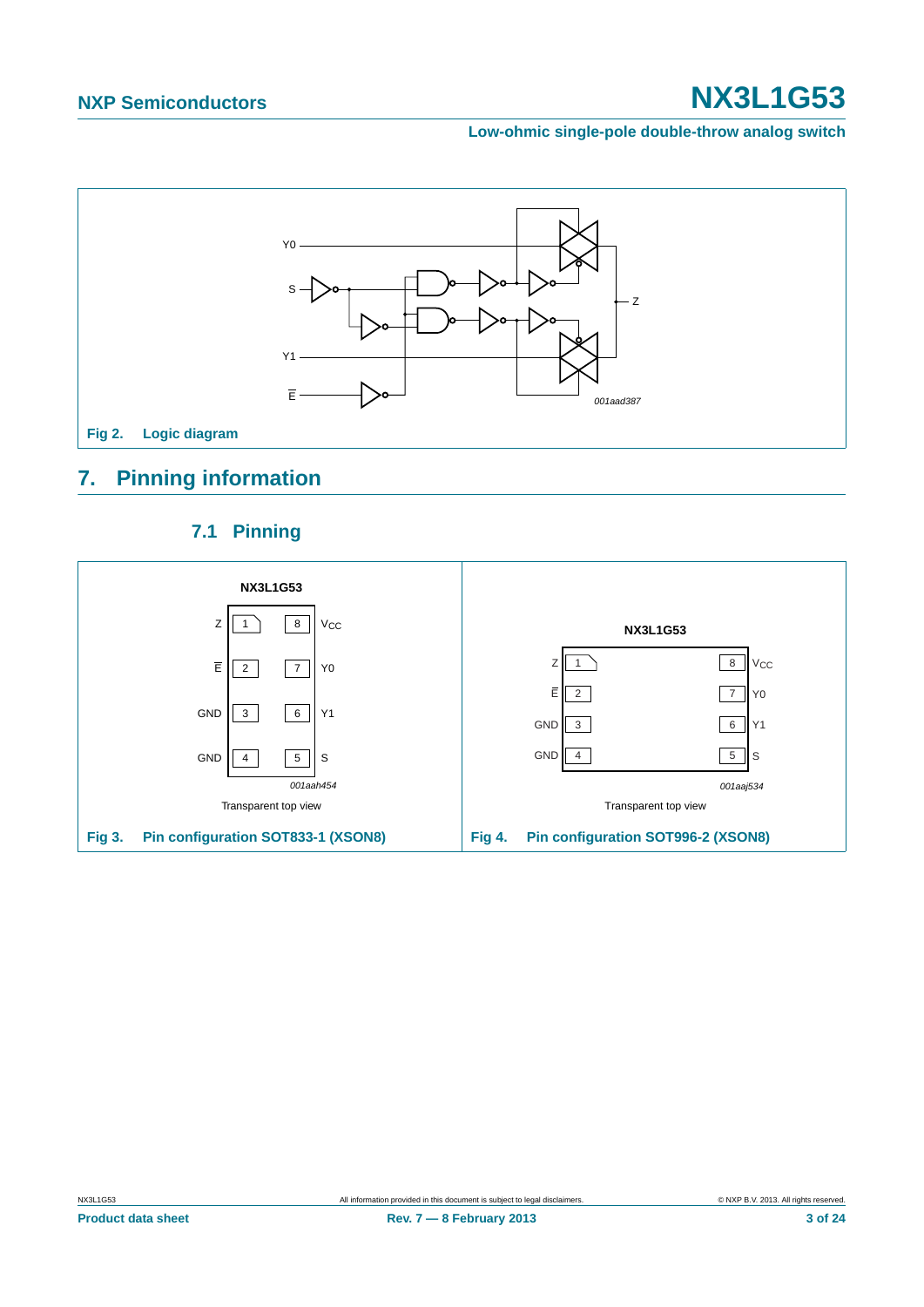**Low-ohmic single-pole double-throw analog switch**



### **7.2 Pin description**

<span id="page-3-1"></span>

| <b>Pin description</b> |                 |                             |
|------------------------|-----------------|-----------------------------|
| Pin                    |                 | <b>Description</b>          |
| SOT833-1 and SOT996-2  | <b>SOT902-2</b> |                             |
|                        |                 | common output or input      |
| 2                      | 6               | enable input (active LOW)   |
| 3                      | 5               | ground (0 V)                |
| 4                      | 4               | ground (0 V)                |
| 5                      | 3               | select input                |
| 6                      | 2               | independent input or output |
|                        |                 | independent input or output |
| 8                      | 8               | supply voltage              |
|                        |                 |                             |

## <span id="page-3-2"></span>**8. Functional description**

|       | Table 4. Function table <sup>[1]</sup> |   |                    |
|-------|----------------------------------------|---|--------------------|
| Input |                                        |   | <b>Channel</b>     |
| S     |                                        |   |                    |
|       |                                        |   | Y0 to Z or Z to Y0 |
| H     |                                        |   | Y1 to Z or Z to Y1 |
| X     |                                        | н | switch off         |

<span id="page-3-0"></span>[1]  $H = HIGH$  voltage level;  $L = LOW$  voltage level;  $X = don't$  care.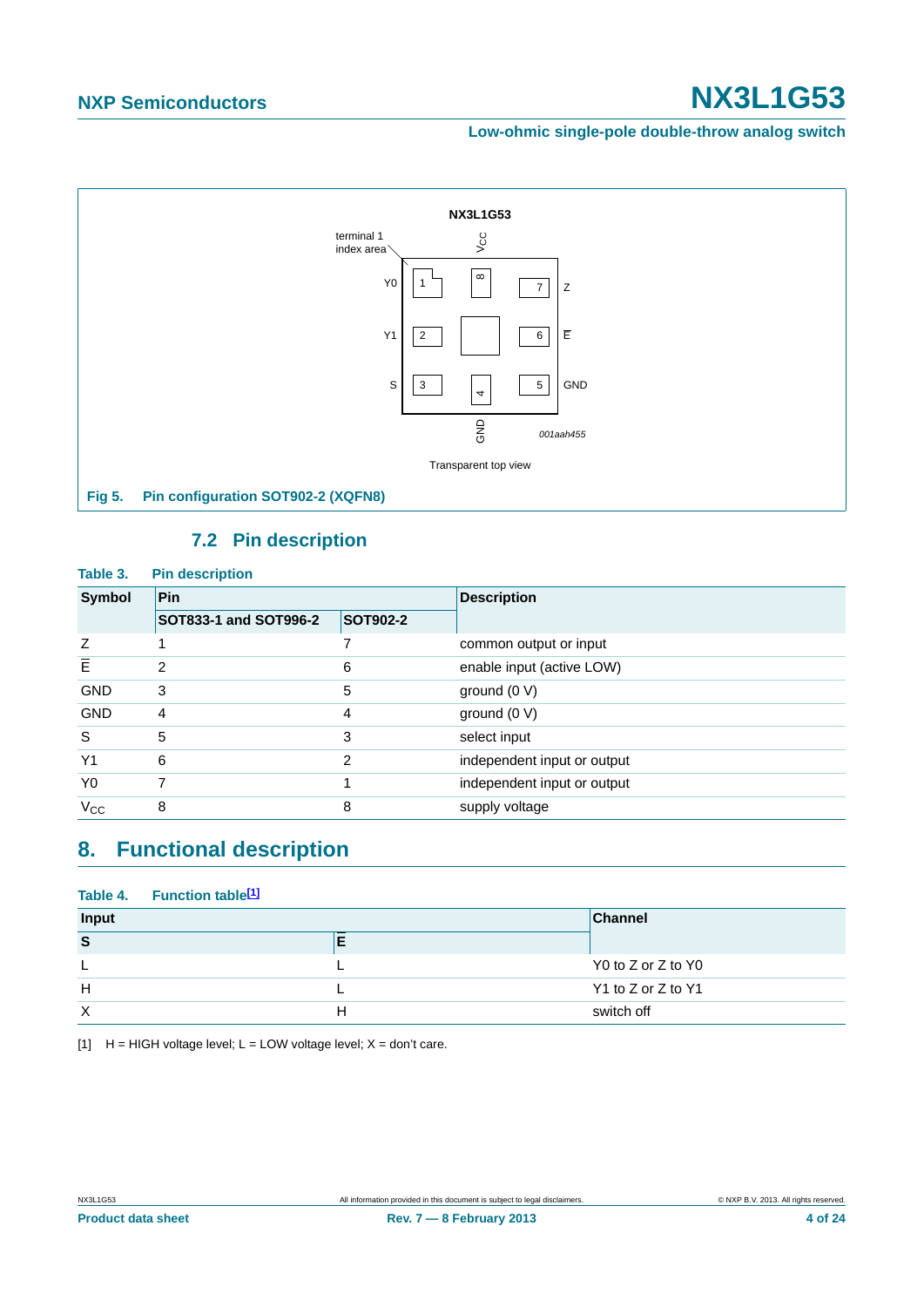**Low-ohmic single-pole double-throw analog switch**

### <span id="page-4-5"></span>**9. Limiting values**

#### **Table 5. Limiting values**

*In accordance with the Absolute Maximum Rating System (IEC 60134). Voltages are referenced to GND (ground = 0 V).*

| <b>Symbol</b>          | <b>Parameter</b>        | <b>Conditions</b>                                                                                                | <b>Min</b>                              | <b>Max</b>       | Unit |
|------------------------|-------------------------|------------------------------------------------------------------------------------------------------------------|-----------------------------------------|------------------|------|
| $V_{\rm CC}$           | supply voltage          |                                                                                                                  | $-0.5$                                  | $+4.6$           | V    |
| $V_{\parallel}$        | input voltage           | select input S and enable input E                                                                                | <u>[1]</u><br>$-0.5$                    | $+4.6$           | V    |
| V <sub>SW</sub>        | switch voltage          |                                                                                                                  | $\boxed{2}$<br>$-0.5$                   | $V_{CC}$ + 0.5 V |      |
| $I_{IK}$               | input clamping current  | $V_1 < -0.5 V$                                                                                                   | $-50$                                   | -                | mA   |
| <b>I</b> <sub>SK</sub> |                         | switch clamping current $V_1 < -0.5$ V or $V_1 > V_{CC} + 0.5$ V                                                 |                                         | ±50              | mA   |
| <sub>sw</sub>          | switch current          | $V_{\text{SW}}$ > -0.5 V or $V_{\text{SW}}$ < $V_{\text{CC}}$ + 0.5 V;<br>source or sink current                 |                                         | ±350             | mA   |
|                        |                         | $V_{SW}$ > -0.5 V or $V_{SW}$ < $V_{CC}$ + 0.5 V;<br>pulsed at 1 ms duration, < 10 % duty cycle;<br>peak current |                                         | ±500             | mA   |
| $T_{\text{stg}}$       | storage temperature     |                                                                                                                  | $-65$                                   | $+150$           | °C   |
| $P_{\text{tot}}$       | total power dissipation | $T_{amb} = -40$ °C to +125 °C                                                                                    | $\boxed{3}$<br>$\overline{\phantom{a}}$ | 250              | mW   |

<span id="page-4-0"></span>[1] The minimum input voltage rating may be exceeded if the input current rating is observed.

<span id="page-4-1"></span>[2] The minimum and maximum switch voltage ratings may be exceeded if the switch clamping current rating is observed but may not exceed 4.6 V.

<span id="page-4-2"></span>[3] For XSON8 and XQFN8 packages: above 118 °C the value of P<sub>tot</sub> derates linearly with 7.8 mW/K.

### <span id="page-4-6"></span>**10. Recommended operating conditions**

#### **Table 6. Recommended operating conditions**

|                             | Symbol Parameter                    | <b>Conditions</b>                 | Min                                 | Max          | Unit |
|-----------------------------|-------------------------------------|-----------------------------------|-------------------------------------|--------------|------|
| $V_{\rm CC}$                | supply voltage                      |                                   | 1.4                                 | 4.3          | V    |
| $V_{1}$                     | input voltage                       | select input S and enable input E |                                     | 4.3          | V    |
| <b>V<sub>SW</sub></b>       | switch voltage                      |                                   | 110                                 | $V_{\rm CC}$ | V    |
| $\mathsf{T}_{\mathsf{amb}}$ | ambient temperature                 |                                   | $-40$                               | $+125$       | °C   |
| $\Delta t/\Delta V$         | input transition rise and fall rate | $V_{CC}$ = 1.4 V to 4.3 V         | $\begin{bmatrix} 2 \end{bmatrix}$ . | 200          | ns/V |

<span id="page-4-3"></span>[1] To avoid sinking GND current from terminal Z when switch current flows in terminal Yn, the voltage drop across the bidirectional switch must not exceed 0.4 V. If the switch current flows into terminal Z, no GND current will flow from terminal Yn. In this case, there is no limit for the voltage drop across the switch.

<span id="page-4-4"></span>[2] Applies to control signals.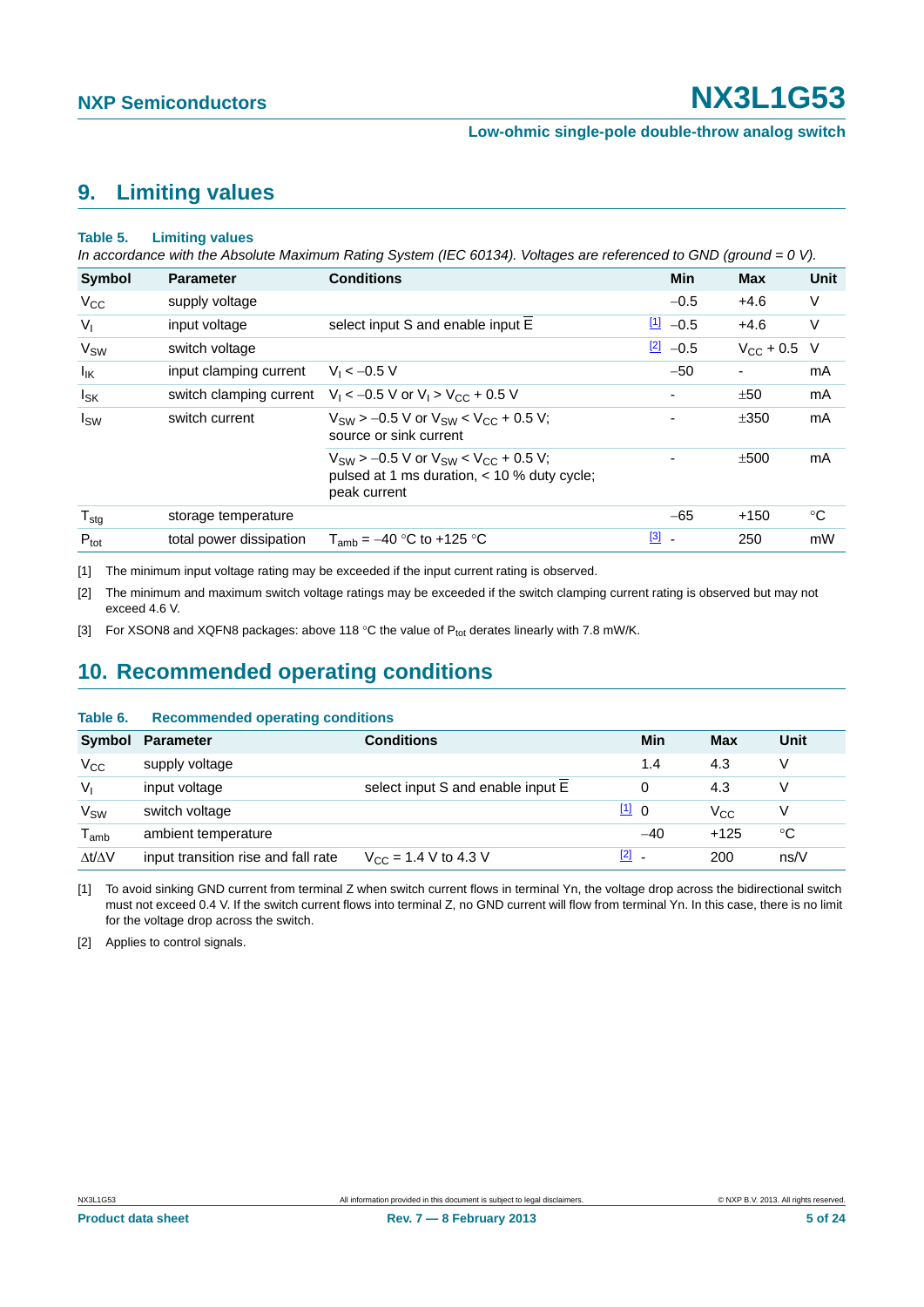## <span id="page-5-0"></span>**11. Static characteristics**

#### **Table 7. Static characteristics**

*At recommended operating conditions; voltages are referenced to GND (ground 0 V).*

| Symbol                               | <b>Parameter</b>          | <b>Conditions</b>                                                                                               |                          | 25 °C                        |                          | -40 °C to +125 °C        | Unit                  |                              |        |
|--------------------------------------|---------------------------|-----------------------------------------------------------------------------------------------------------------|--------------------------|------------------------------|--------------------------|--------------------------|-----------------------|------------------------------|--------|
|                                      |                           |                                                                                                                 | Min                      | <b>Typ</b>                   | <b>Max</b>               | Min                      | <b>Max</b><br>(85 °C) | <b>Max</b><br>(125 °C)       |        |
| V <sub>IH</sub>                      | <b>HIGH-level</b>         | $V_{CC}$ = 1.4 V to 1.95 V                                                                                      | $0.65V_{CC}$             | $\overline{\phantom{0}}$     |                          | $0.65V_{CC}$             |                       |                              | V      |
| input voltage                        | $V_{CC}$ = 2.3 V to 2.7 V | 1.7                                                                                                             | ÷,                       | ä,                           | 1.7                      | ÷.                       | ä,                    | $\vee$                       |        |
|                                      |                           | $V_{CC}$ = 2.7 V to 3.6 V                                                                                       | 2.0                      | $\overline{\phantom{a}}$     | $\overline{\phantom{a}}$ | 2.0                      | ä,                    | $\blacksquare$               | $\vee$ |
|                                      |                           | $V_{CC}$ = 3.6 V to 4.3 V                                                                                       | $0.7V_{CC}$              |                              |                          | $0.7V_{CC}$              |                       |                              | $\vee$ |
| $V_{IL}$                             | LOW-level                 | $V_{CC}$ = 1.4 V to 1.95 V                                                                                      | $\overline{\phantom{a}}$ | $\overline{\phantom{a}}$     | $0.35V_{CC}$             | $\blacksquare$           |                       | $0.35V_{CC}$ 0.35 $V_{CC}$ V |        |
|                                      | input voltage             | $V_{CC}$ = 2.3 V to 2.7 V                                                                                       | $\blacksquare$           | $\overline{\phantom{a}}$     | 0.7                      |                          | 0.7                   | 0.7                          | V      |
|                                      |                           | $V_{CC}$ = 2.7 V to 3.6 V                                                                                       | ÷,                       | $\blacksquare$               | 0.8                      | $\blacksquare$           | 0.8                   | 0.8                          | $\vee$ |
|                                      |                           | $V_{CC}$ = 3.6 V to 4.3 V                                                                                       | $\blacksquare$           | $\blacksquare$               | $0.3V_{CC}$              | $\overline{\phantom{a}}$ | $0.3V_{CC}$           | $0.3V_{CC}$                  | $\vee$ |
| $\mathbf{l}_1$                       | input leakage<br>current  | select input S and enable<br>input $\overline{E}$ ; V <sub>1</sub> = GND to 4.3 V;<br>$V_{CC}$ = 1.4 V to 4.3 V |                          |                              |                          |                          | $\pm 0.5$             | ±1                           | μA     |
| OFF-state<br>$I_{S(OFF)}$<br>leakage |                           | Y0 and Y1 port;<br>see Figure 6                                                                                 |                          |                              |                          |                          |                       |                              |        |
|                                      | current                   | $V_{CC}$ = 1.4 V to 3.6 V                                                                                       | ÷,                       | ä,                           | $\pm 5$                  | $\blacksquare$           | ±50                   | ±500                         | nA     |
|                                      |                           | $V_{CC}$ = 3.6 V to 4.3 V                                                                                       | $\overline{\phantom{a}}$ | $\overline{\phantom{a}}$     | ±10                      | $\overline{\phantom{a}}$ | ±50                   | ±500                         | nA     |
| $I_{S(ON)}$                          | ON-state                  | Z port; see Figure 7                                                                                            |                          |                              |                          |                          |                       |                              |        |
|                                      | leakage<br>current        | $V_{CC}$ = 1.4 V to 3.6 V                                                                                       | ä,                       | $\blacksquare$               | ±5                       | $\blacksquare$           | ±50                   | $\pm 500$                    | nA     |
|                                      |                           | $V_{CC}$ = 3.6 V to 4.3 V                                                                                       | ÷,                       | $\qquad \qquad \blacksquare$ | ±10                      |                          | ±50                   | ±500                         | nA     |
| $I_{\rm CC}$                         | supply current            | $V_1 = V_{CC}$ or GND;<br>$V_{SW} =$ GND or $V_{CC}$                                                            |                          |                              |                          |                          |                       |                              |        |
|                                      |                           | $V_{CC} = 3.6 V$                                                                                                | ä,                       | $\blacksquare$               | 100                      | $\blacksquare$           | 690                   | 6000                         | nA     |
|                                      |                           | $V_{CC}$ = 4.3 V                                                                                                |                          | L                            | 150                      | $\blacksquare$           | 800                   | 7000                         | nA     |
| C <sub>1</sub>                       | input<br>capacitance      |                                                                                                                 | $\overline{\phantom{a}}$ | 1.0                          | $\overline{\phantom{a}}$ |                          |                       | $\overline{\phantom{a}}$     | pF     |
| $C_{S(OFF)}$                         | OFF-state<br>capacitance  |                                                                                                                 | ÷,                       | 35                           |                          |                          |                       | ÷,                           | pF     |
| $C_{S(ON)}$                          | ON-state<br>capacitance   |                                                                                                                 | $\blacksquare$           | 130                          |                          |                          |                       |                              | pF     |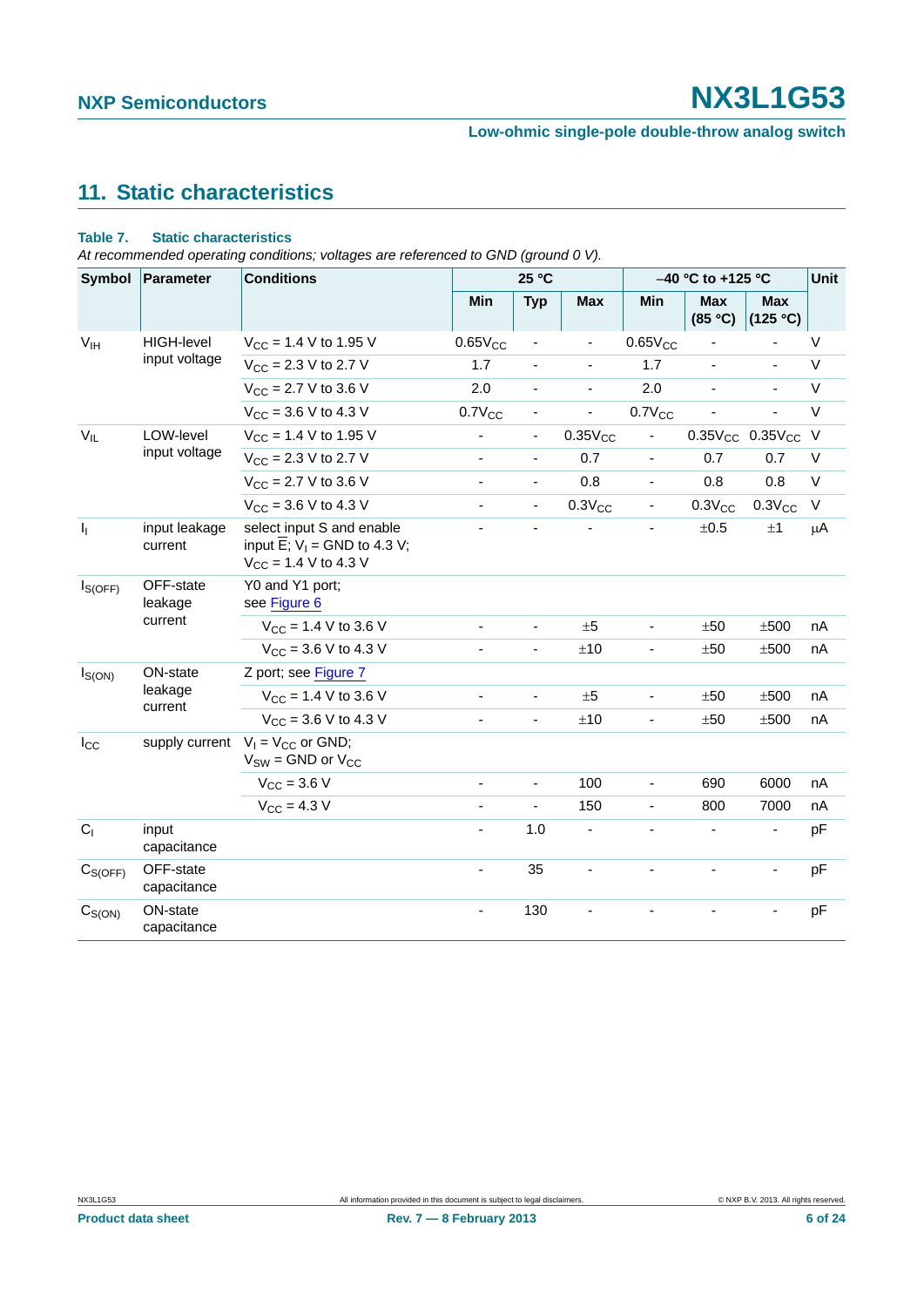**Low-ohmic single-pole double-throw analog switch**

### **11.1 Test circuits**

<span id="page-6-2"></span>

<span id="page-6-1"></span><span id="page-6-0"></span>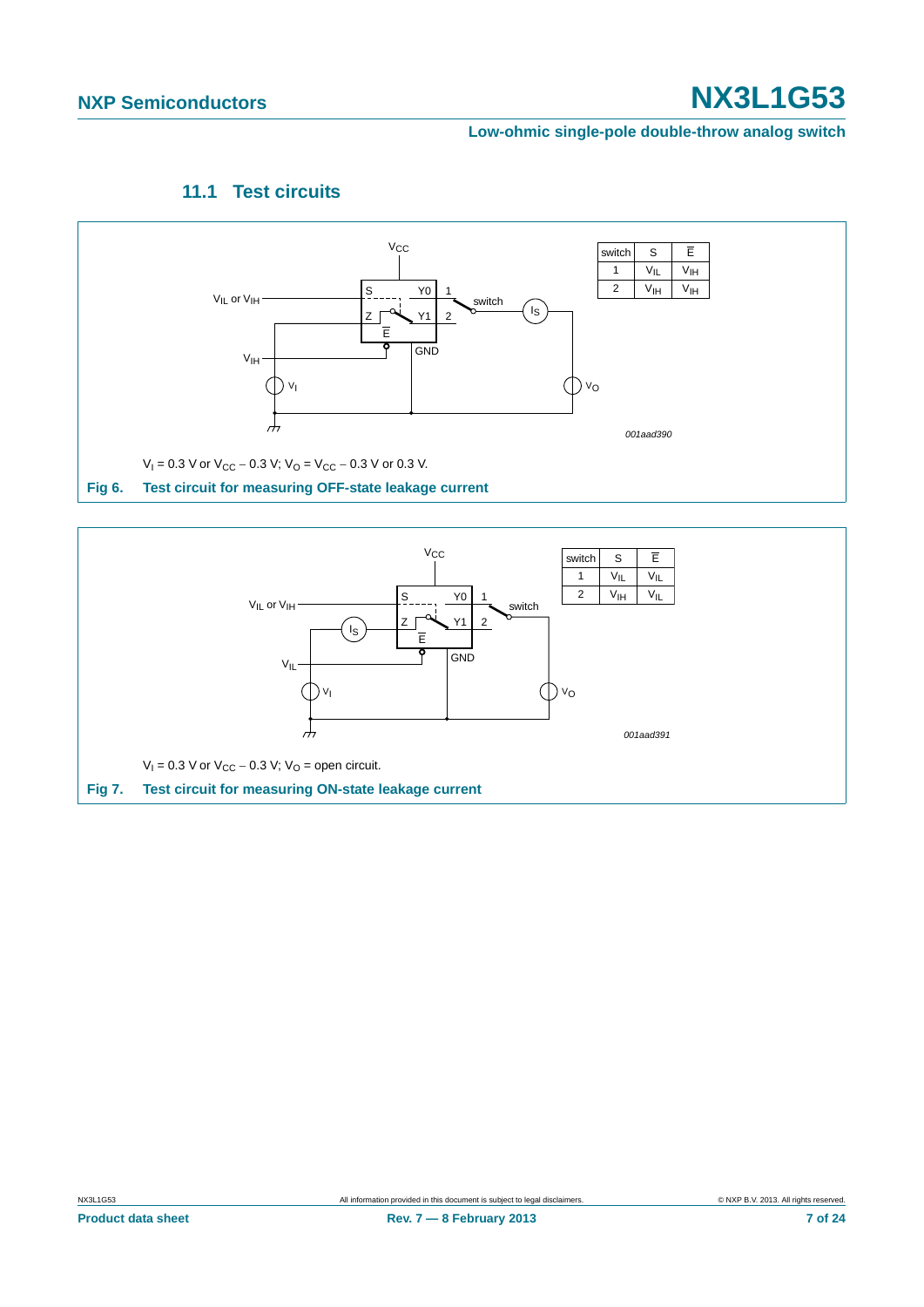### **11.2 ON resistance**

#### <span id="page-7-3"></span>**Table 8. ON resistance**

*At recommended operating conditions; voltages are referenced to GND (ground = 0 V); for graphs see [Figure 9](#page-8-0) to [Figure 15.](#page-10-0)*

| <b>Symbol</b>   | <b>Parameter</b>                           | <b>Conditions</b>                                               |                          | $-40$ °C to +85 °C |        |            | -40 °C to +125 °C        | Unit       |          |
|-----------------|--------------------------------------------|-----------------------------------------------------------------|--------------------------|--------------------|--------|------------|--------------------------|------------|----------|
|                 |                                            |                                                                 | Min                      |                    | Typ[1] | <b>Max</b> | Min                      | <b>Max</b> |          |
| $R_{ON(peak)}$  | ON resistance (peak)                       | $V_1$ = GND to $V_{CC}$ ;<br>$I_{SW}$ = 100 mA;<br>see Figure 8 |                          |                    |        |            |                          |            |          |
|                 |                                            | $V_{CC}$ = 1.4 V                                                | $\overline{\phantom{a}}$ |                    | 1.6    | 3.7        | $\overline{\phantom{a}}$ | 4.1        | $\Omega$ |
|                 |                                            | $V_{CC}$ = 1.65 V                                               | $\overline{\phantom{a}}$ |                    | 1.0    | 1.6        | $\overline{\phantom{a}}$ | 1.7        | Ω        |
|                 |                                            | $V_{\text{CC}} = 2.3 V$                                         | $\overline{\phantom{a}}$ |                    | 0.55   | 0.8        | $\overline{\phantom{a}}$ | 0.9        | $\Omega$ |
|                 |                                            | $V_{\rm CC}$ = 2.7 V                                            | $\overline{\phantom{a}}$ |                    | 0.5    | 0.75       | $\overline{\phantom{a}}$ | 0.9        | $\Omega$ |
|                 |                                            | $V_{\rm CC} = 4.3 V$                                            | $\overline{\phantom{a}}$ |                    | 0.5    | 0.75       |                          | 0.9        | $\Omega$ |
| $\Delta R_{ON}$ | ON resistance mismatch<br>between channels | $V_1$ = GND to $V_{CC}$ ;<br>$ISW = 100 mA$                     | $[2]$                    |                    |        |            |                          |            |          |
|                 |                                            | $V_{CC}$ = 1.4 V                                                | $\overline{\phantom{a}}$ |                    | 0.04   | 0.3        | $\overline{\phantom{0}}$ | 0.3        | $\Omega$ |
|                 |                                            | $V_{CC} = 1.65 V$                                               | $\overline{\phantom{a}}$ |                    | 0.04   | 0.2        | -                        | 0.3        | Ω        |
|                 |                                            | $V_{\text{CC}} = 2.3 V$                                         | $\overline{\phantom{a}}$ |                    | 0.02   | 0.08       | $\overline{\phantom{a}}$ | 0.1        | $\Omega$ |
|                 |                                            | $V_{\rm CC} = 2.7 V$                                            | $\overline{\phantom{a}}$ |                    | 0.02   | 0.075      | $\overline{\phantom{0}}$ | 0.1        | $\Omega$ |
|                 |                                            | $V_{CC}$ = 4.3 V                                                | $\overline{\phantom{a}}$ |                    | 0.02   | 0.075      | $\overline{\phantom{0}}$ | 0.1        | Ω        |
| $R_{ON(flat)}$  | ON resistance (flatness)                   | $V_1$ = GND to $V_{CC}$ ;<br>$I_{SW}$ = 100 mA                  | $[3]$                    |                    |        |            |                          |            |          |
|                 |                                            | $V_{CC} = 1.4 V$                                                | $\overline{\phantom{a}}$ |                    | 1.0    | 3.3        | $\overline{\phantom{0}}$ | 3.6        | $\Omega$ |
|                 |                                            | $V_{CC} = 1.65 V$                                               | $\overline{\phantom{a}}$ |                    | 0.5    | 1.2        | -                        | 1.3        | $\Omega$ |
|                 |                                            | $V_{\text{CC}} = 2.3 V$                                         | $\overline{\phantom{a}}$ |                    | 0.15   | 0.3        | $\overline{\phantom{a}}$ | 0.35       | $\Omega$ |
|                 |                                            | $V_{\rm CC} = 2.7 V$                                            | $\overline{\phantom{a}}$ |                    | 0.13   | 0.3        | $\overline{\phantom{0}}$ | 0.35       | $\Omega$ |
|                 |                                            | $V_{\text{CC}} = 4.3 V$                                         | $\overline{\phantom{a}}$ |                    | 0.2    | 0.4        | -                        | 0.45       | Ω        |

<span id="page-7-0"></span>[1] Typical values are measured at  $T_{amb} = 25 \degree C$ .

<span id="page-7-1"></span>[2] Measured at identical  $V_{CC}$ , temperature and input voltage.

<span id="page-7-2"></span>[3] Flatness is defined as the difference between the maximum and minimum value of ON resistance measured at identical V<sub>CC</sub> and temperature.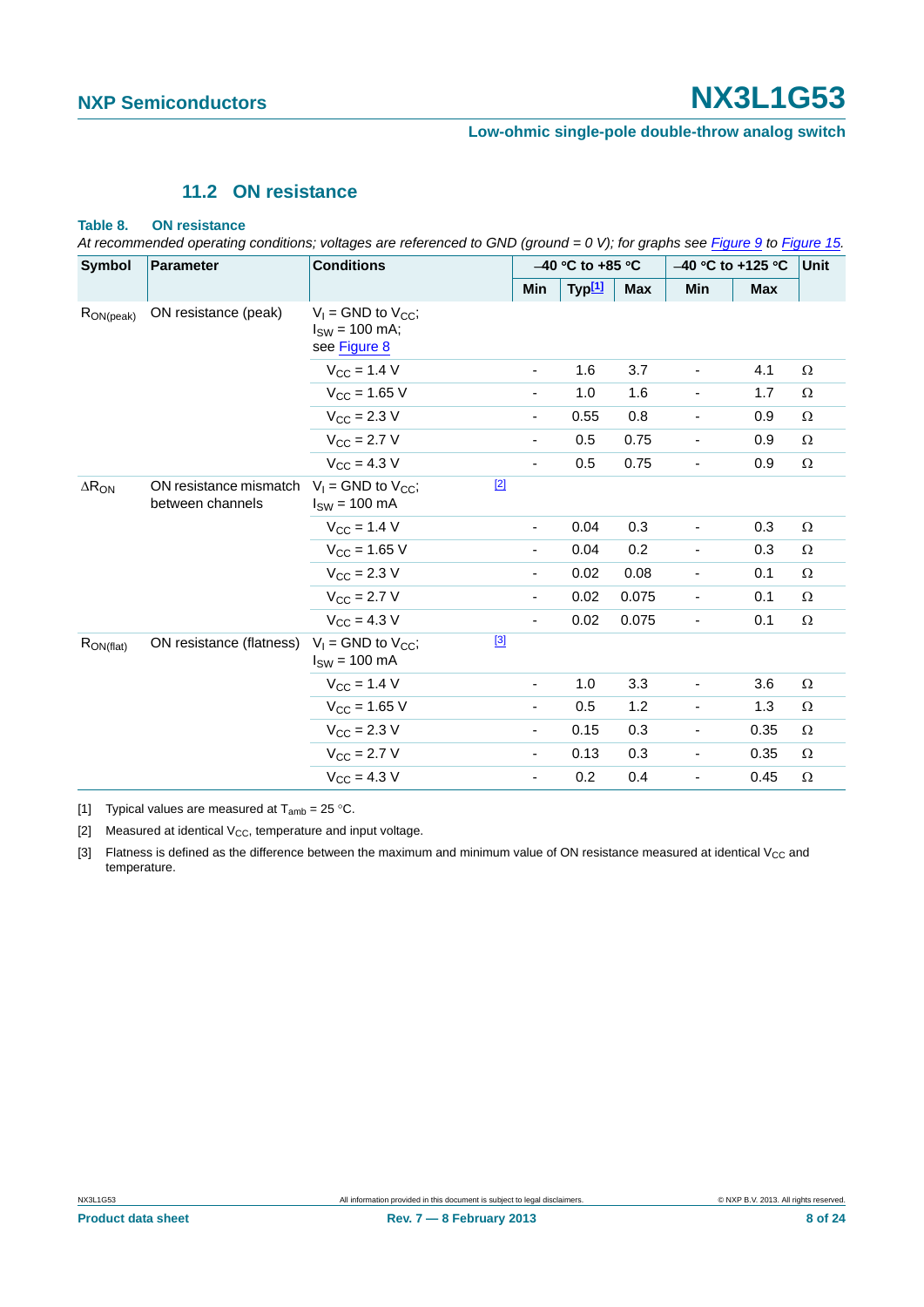**Low-ohmic single-pole double-throw analog switch**



<span id="page-8-2"></span><span id="page-8-1"></span>

Measured at  $T_{amb} = 25 \degree C$ .

<span id="page-8-0"></span>**Fig 9. ON resistance as a function of input voltage**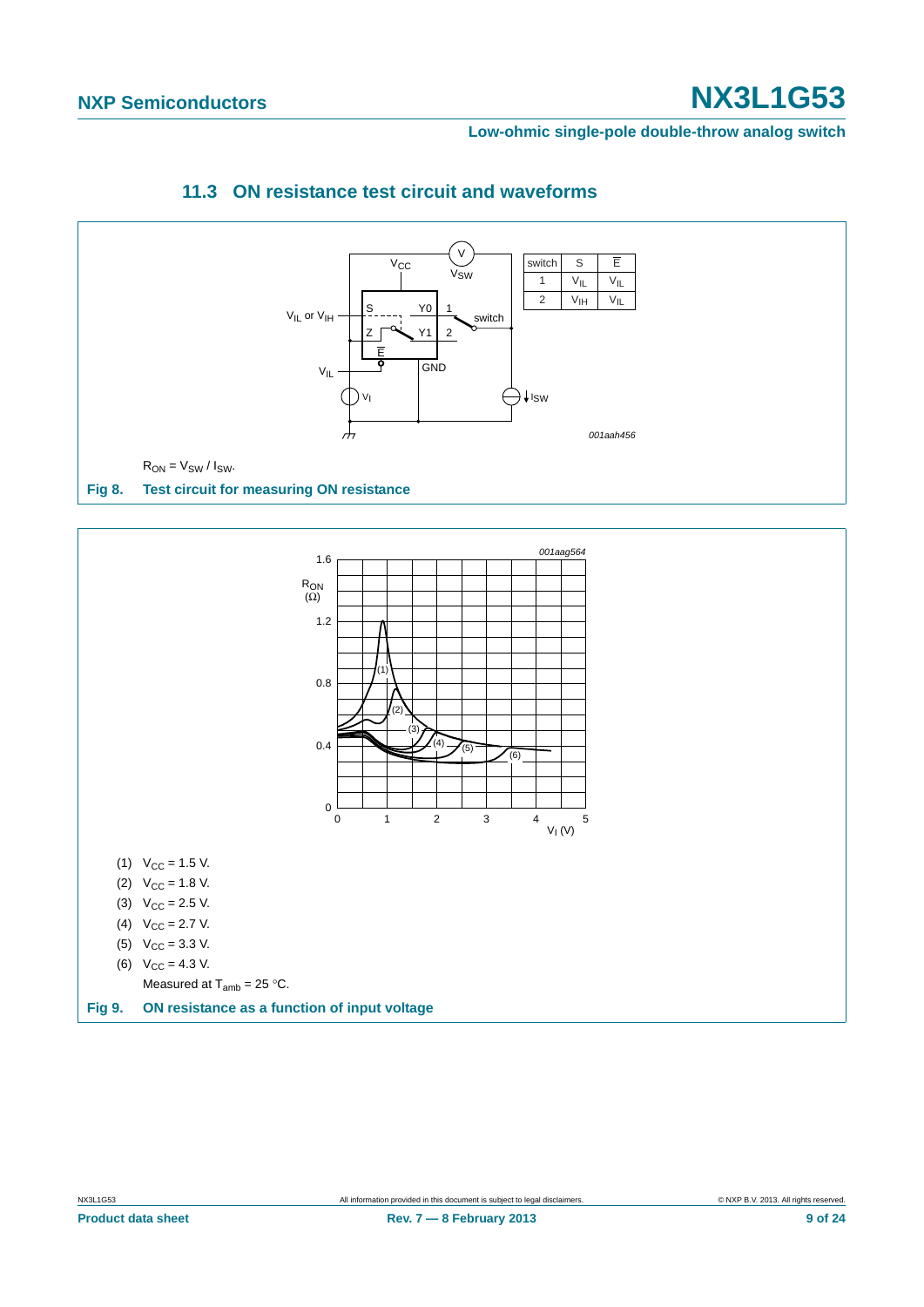**Low-ohmic single-pole double-throw analog switch**

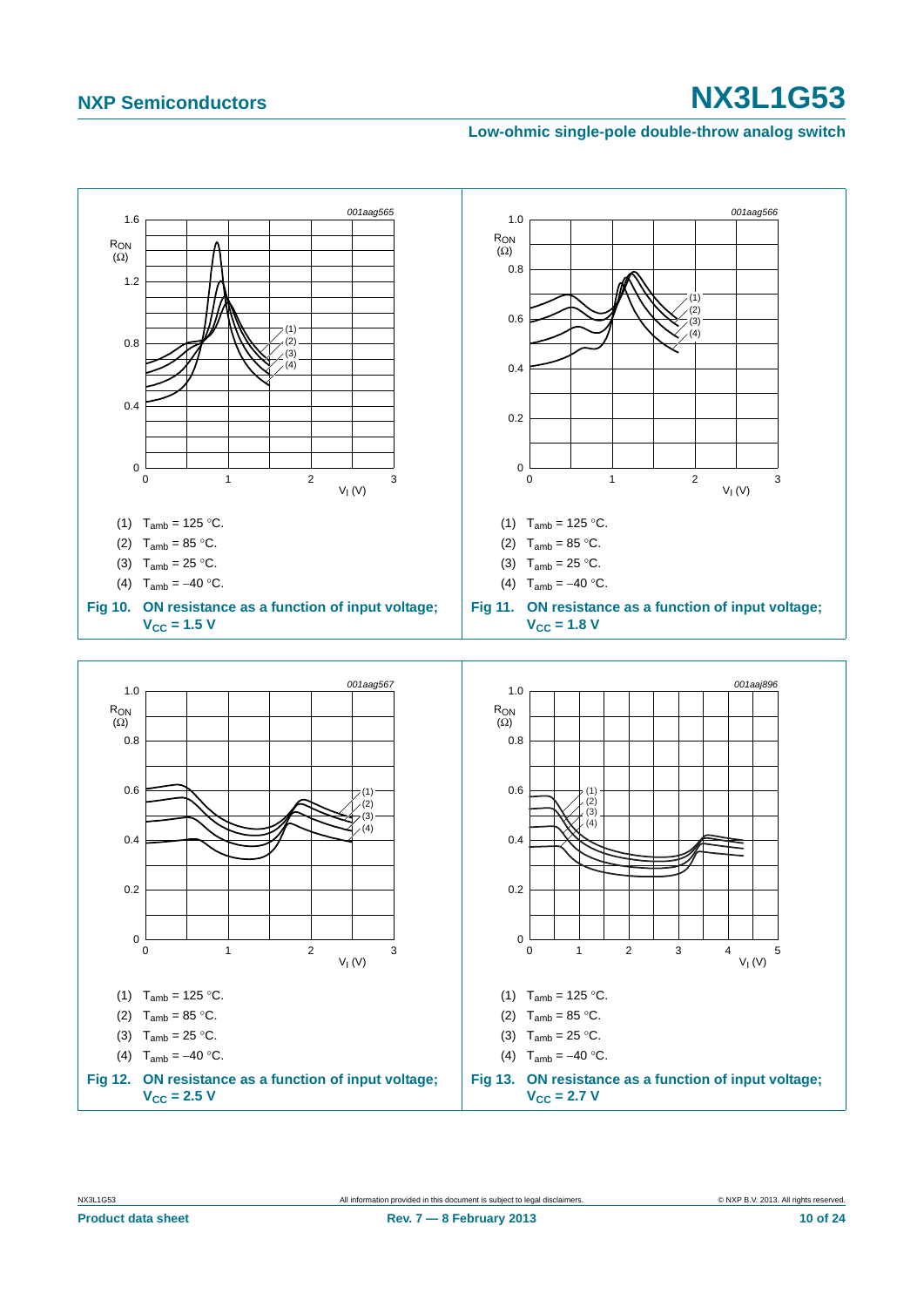**Low-ohmic single-pole double-throw analog switch**



### <span id="page-10-1"></span><span id="page-10-0"></span>**12. Dynamic characteristics**

#### **Table 9. Dynamic characteristics**

At recommended operating conditions; voltages are referenced to GND (ground = 0 V); for load circuit see [Figure 18.](#page-12-0)

| <b>Symbol</b> | Parameter    | <b>Conditions</b>                   |                          | 25 °C              |     | $-40$ °C to +125 °C      |                       |                        | <b>Unit</b> |
|---------------|--------------|-------------------------------------|--------------------------|--------------------|-----|--------------------------|-----------------------|------------------------|-------------|
|               |              |                                     | Min                      | Typ <sup>[1]</sup> | Max | <b>Min</b>               | <b>Max</b><br>(85 °C) | <b>Max</b><br>(125 °C) |             |
| $t_{en}$      | enable time  | S or E to Z or Yn;<br>see Figure 16 |                          |                    |     |                          |                       |                        |             |
|               |              | $V_{\rm CC}$ = 1.4 V to 1.6 V       | ۰                        | 28                 | 42  |                          | 45                    | 50                     | ns          |
|               |              | $V_{CC}$ = 1.65 V to 1.95 V         | $\overline{\phantom{a}}$ | 23                 | 34  |                          | 37                    | 41                     | ns          |
|               |              | $V_{CC}$ = 2.3 V to 2.7 V           | ۰.                       | 17                 | 27  | ٠                        | 29                    | 31                     | ns          |
|               |              | $V_{CC}$ = 2.7 V to 3.6 V           | $\overline{\phantom{a}}$ | 15                 | 24  | $\overline{\phantom{a}}$ | 26                    | 28                     | ns          |
|               |              | $V_{CC}$ = 3.6 V to 4.3 V           | $\overline{\phantom{a}}$ | 15                 | 24  | $\overline{\phantom{a}}$ | 26                    | 28                     | ns          |
| $t_{dis}$     | disable time | S or E to Z or Yn;<br>see Figure 16 |                          |                    |     |                          |                       |                        |             |
|               |              | $V_{CC}$ = 1.4 V to 1.6 V           | ۰                        | 10                 | 19  | $\overline{\phantom{a}}$ | 21                    | 23                     | ns          |
|               |              | $V_{CC}$ = 1.65 V to 1.95 V         | $\blacksquare$           | $\overline{7}$     | 14  | $\overline{\phantom{a}}$ | 16                    | 17                     | ns          |
|               |              | $V_{\text{CC}}$ = 2.3 V to 2.7 V    | $\overline{\phantom{a}}$ | 5                  | 9   | $\overline{\phantom{0}}$ | 10                    | 11                     | ns          |
|               |              | $V_{\rm CC}$ = 2.7 V to 3.6 V       | ۰.                       | 4                  | 8   | ۰                        | 9                     | 9                      | ns          |
|               |              | $V_{CC}$ = 2.7 V to 4.3 V           | $\overline{\phantom{a}}$ | $\overline{4}$     | 8   | $\overline{\phantom{a}}$ | 9                     | 9                      | ns          |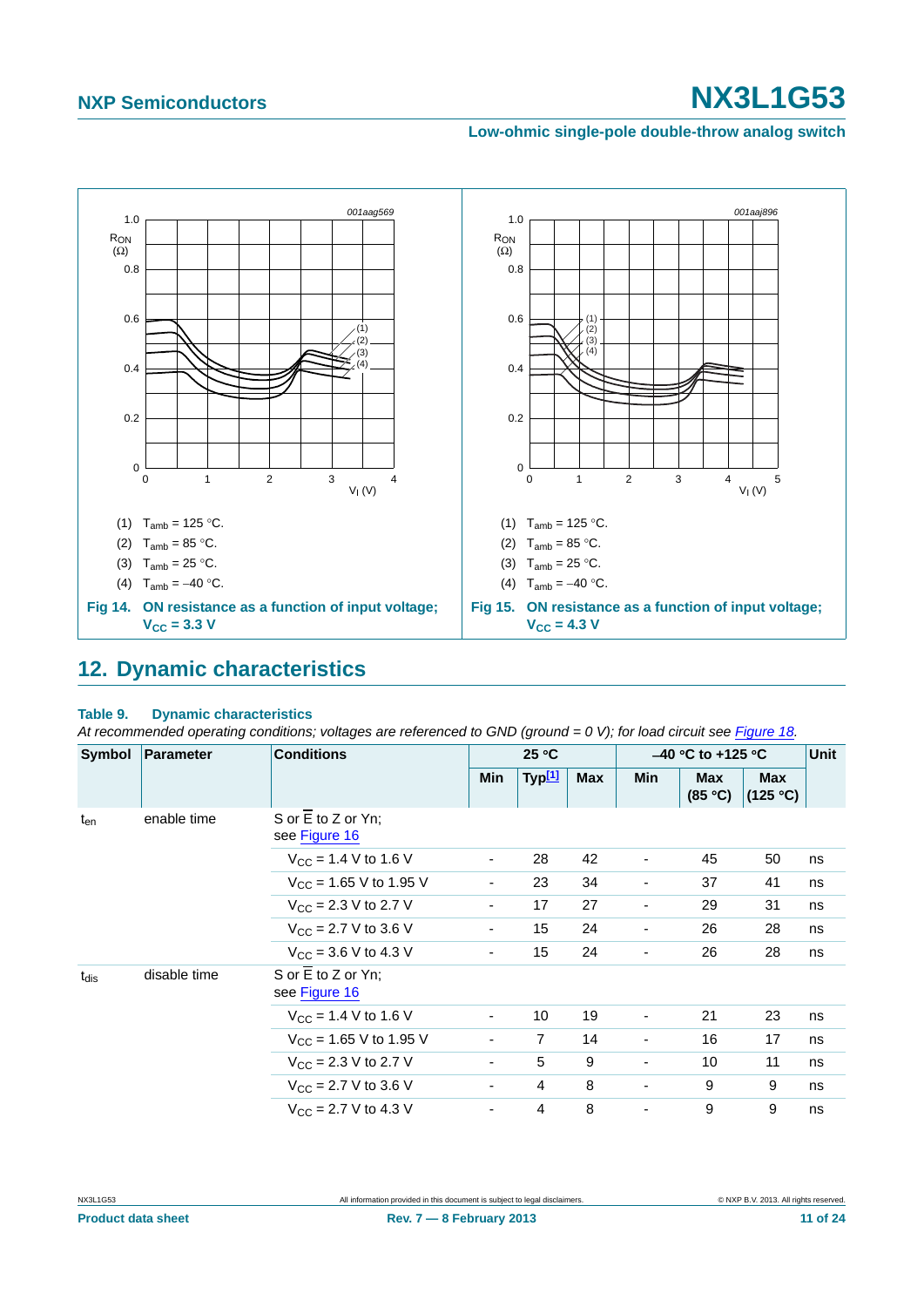#### **Low-ohmic single-pole double-throw analog switch**

|           | Symbol   Parameter              | <b>Conditions</b>                        |             | 25 °C      |                    |                          | $-40$ °C to +125 °C | Unit                     |                                    |    |
|-----------|---------------------------------|------------------------------------------|-------------|------------|--------------------|--------------------------|---------------------|--------------------------|------------------------------------|----|
|           |                                 |                                          |             | <b>Min</b> | Typ <sup>[1]</sup> | <b>Max</b>               | Min                 | <b>Max</b>               | <b>Max</b><br>$(85 °C)$ $(125 °C)$ |    |
| $t_{b-m}$ | break-before-make see Figure 17 |                                          | $\boxed{2}$ |            |                    |                          |                     |                          |                                    |    |
|           | time                            | $V_{\text{CC}}$ = 1.4 V to 1.6 V         |             |            | 19                 | $\overline{\phantom{a}}$ | 9                   | ٠                        | $\overline{\phantom{a}}$           | ns |
|           |                                 | $V_{\text{CC}}$ = 1.65 V to 1.95 V       |             | ۰          | 17                 | $\overline{\phantom{a}}$ |                     | $\overline{\phantom{a}}$ | $\overline{\phantom{a}}$           | ns |
|           |                                 | $V_{\text{CC}} = 2.3 \text{ V}$ to 2.7 V |             |            | 13                 | $\overline{\phantom{a}}$ | 5                   | ٠                        | $\overline{\phantom{a}}$           | ns |
|           |                                 | $V_{\rm CC}$ = 2.7 V to 3.6 V            |             | ۰          | 10                 | $\overline{\phantom{a}}$ | 3                   | ۰                        | $\overline{\phantom{a}}$           | ns |
|           |                                 | $V_{\text{CC}}$ = 2.7 V to 4.3 V         |             | ۰          | 10                 | $\overline{\phantom{a}}$ | 2                   | ٠                        | $\overline{\phantom{a}}$           | ns |

#### **Table 9. Dynamic characteristics** *…continued*

*At recommended operating conditions; voltages are referenced to GND (ground = 0 V); for load circuit see Figure 18.*

<span id="page-11-0"></span>[1] Typical values are measured at  $T_{amb} = 25 \degree C$  and  $V_{CC} = 1.5$  V, 1.8 V, 2.5 V, 3.3 V and 4.3 V respectively.

<span id="page-11-4"></span><span id="page-11-2"></span>[2] Break-before-make guaranteed by design.

### **12.1 Waveform and test circuits**



#### <span id="page-11-3"></span><span id="page-11-1"></span>**Table 10. Measurement points**

| <b>Supply voltage</b> | Input          | <b>Output</b>      |
|-----------------------|----------------|--------------------|
| $V_{\rm CC}$          | V <sub>M</sub> | $V_{\mathsf{X}}$   |
| 1.4 V to 4.3 V        | $0.5V_{CC}$    | 0.9V <sub>OH</sub> |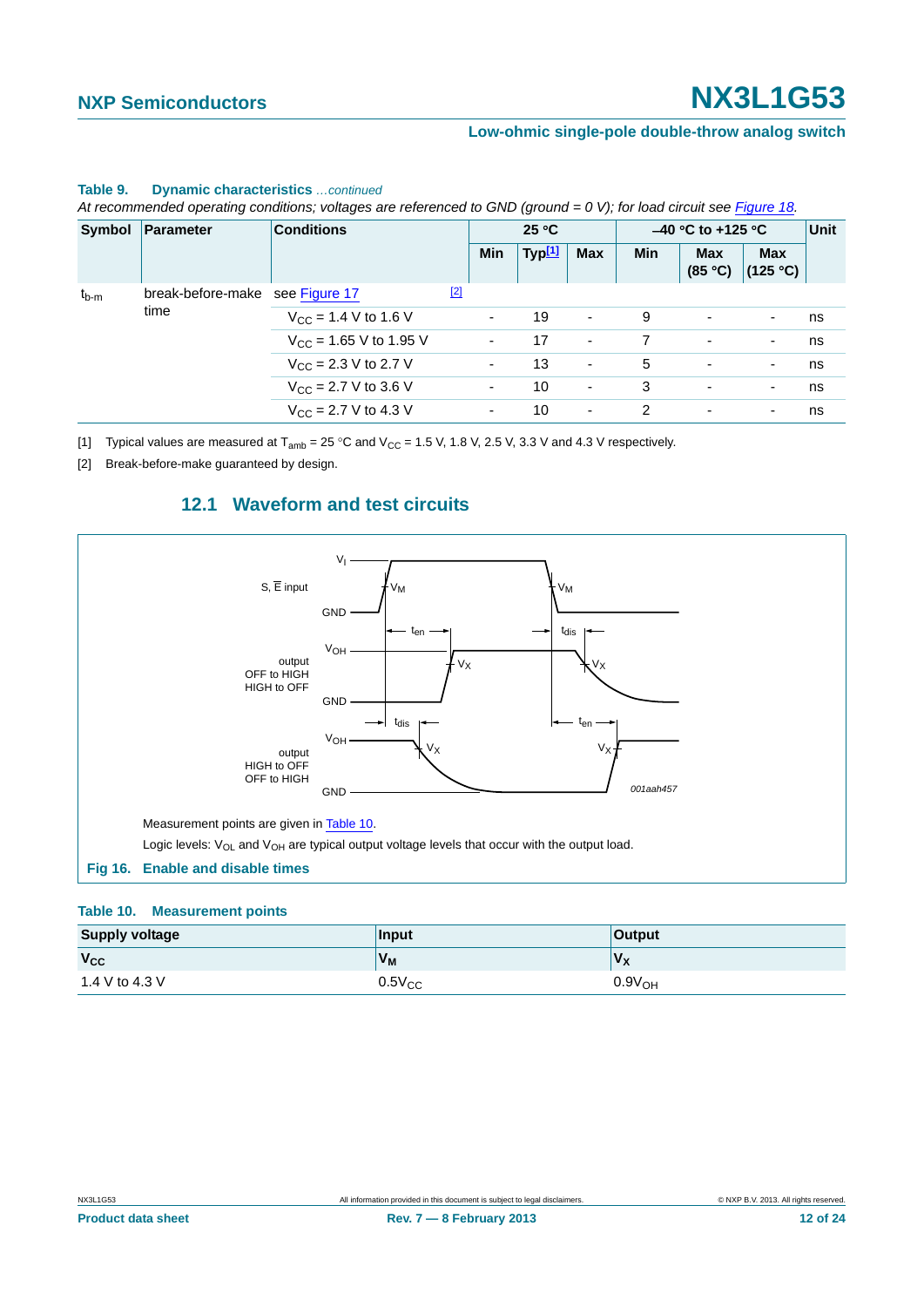#### **Low-ohmic single-pole double-throw analog switch**



<span id="page-12-1"></span>

<span id="page-12-0"></span>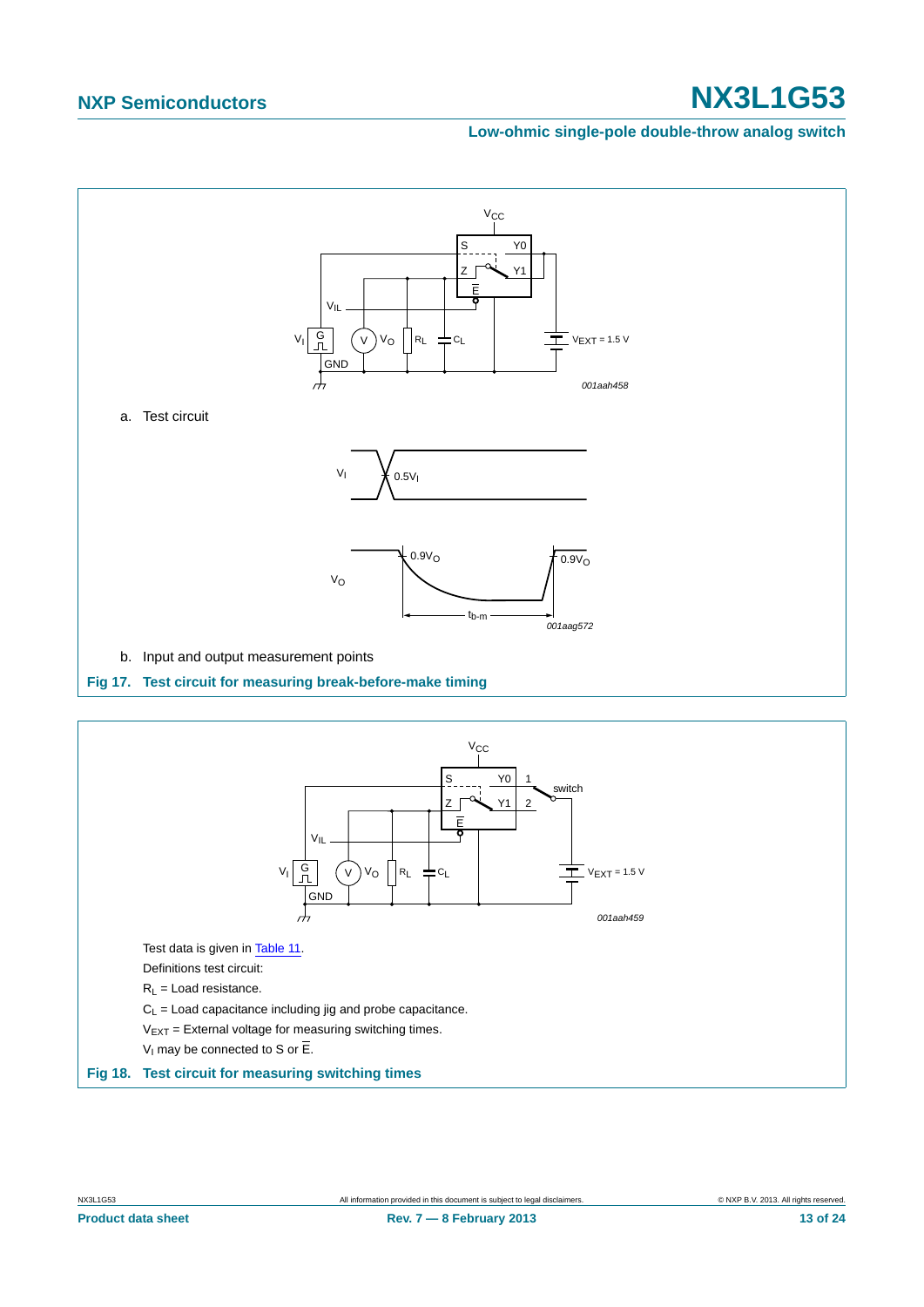#### <span id="page-13-0"></span>**Table 11. Test data**

| <b>Supply voltage</b> | Input |                                 | Load  |             |
|-----------------------|-------|---------------------------------|-------|-------------|
| $V_{CC}$              | v     | $\mathbf{u}_{\mathbf{r}},$<br>м | ∼     | 'NЦ         |
| 1.4 V to 4.3 V        | ∨сс   | $\leq$ 2.5 ns                   | 35 pF | $50 \Omega$ |

### **12.2 Additional dynamic characteristics**

#### <span id="page-13-2"></span>**Table 12. Additional dynamic characteristics**

At recommended operating conditions; voltages are referenced to GND (ground = 0 V);  $V_1$  = GND or  $V_{CC}$  (unless otherwise specified);  $t_r = t_f \le 2.5$  ns;  $T_{amb} = 25$  °C.

| Symbol                  | <b>Parameter</b>              | <b>Conditions</b>                                                                                                                       | Min                      | <b>Typ</b> | Max                      | Unit       |
|-------------------------|-------------------------------|-----------------------------------------------------------------------------------------------------------------------------------------|--------------------------|------------|--------------------------|------------|
| <b>THD</b>              | total harmonic<br>distortion  | $f_i = 20$ Hz to 20 kHz; $R_i = 32 \Omega$ ; see Figure 19                                                                              | $\boxed{1}$              |            |                          |            |
|                         |                               | $V_{CC}$ = 1.4 V; V <sub>1</sub> = 1 V (p-p)                                                                                            |                          | 0.15       | $\overline{\phantom{a}}$ | $\%$       |
|                         |                               | $V_{CC}$ = 1.65 V; V <sub>1</sub> = 1.2 V (p-p)                                                                                         | $\overline{\phantom{a}}$ | 0.10       | $\blacksquare$           | $\%$       |
|                         |                               | $V_{\text{CC}}$ = 2.3 V; V <sub>I</sub> = 1.5 V (p-p)                                                                                   |                          | 0.02       | $\overline{\phantom{a}}$ | $\%$       |
|                         |                               | $V_{\rm CC}$ = 2.7 V; V <sub>1</sub> = 2 V (p-p)                                                                                        |                          | 0.02       | $\overline{\phantom{a}}$ | %          |
|                         |                               | $V_{\rm CC} = 4.3$ V; V <sub>1</sub> = 2 V (p-p)                                                                                        |                          | 0.02       | $\overline{\phantom{a}}$ | $\%$       |
| $f_{(-3dB)}$            | $-3$ dB frequency<br>response | $R_L$ = 50 $\Omega$ ; see Figure 20                                                                                                     | $\boxed{1}$              |            |                          |            |
|                         |                               | $V_{CC}$ = 1.4 V to 4.3 V                                                                                                               | ٠                        | 60         | $\blacksquare$           | <b>MHz</b> |
| $\alpha$ <sub>iso</sub> | isolation (OFF-state)         | $f_i = 100$ kHz; R <sub>L</sub> = 50 $\Omega$ ; see Figure 21                                                                           | $[1]$                    |            |                          |            |
|                         |                               | $V_{CC}$ = 1.4 V to 4.3 V                                                                                                               |                          | $-90$      | $\overline{\phantom{a}}$ | dB         |
| $V_{ct}$                | crosstalk voltage             | between digital inputs and switch;<br>$f_i = 1$ MHz; C <sub>L</sub> = 50 pF; R <sub>L</sub> = 50 $\Omega$ ; see Figure 22               |                          |            |                          |            |
|                         |                               | $V_{CC}$ = 1.4 V to 3.6 V                                                                                                               |                          | 0.2        | $\blacksquare$           | $\vee$     |
|                         |                               | $V_{CC}$ = 3.6 V to 4.3 V                                                                                                               |                          | 0.3        | $\blacksquare$           | V          |
| <b>Xtalk</b>            | crosstalk                     | between switches:<br>$f_i$ = 100 kHz; R <sub>L</sub> = 50 $\Omega$ ; see Figure 23                                                      | $[1]$                    |            |                          |            |
|                         |                               | $V_{CC}$ = 1.4 V to 4.3 V                                                                                                               |                          | $-90$      | $\blacksquare$           | dB         |
| $Q_{\text{inj}}$        | charge injection              | $f_i = 1$ MHz; C <sub>L</sub> = 0.1 nF; R <sub>L</sub> = 1 M $\Omega$ ; V <sub>gen</sub> = 0 V;<br>$R_{gen} = 0 \Omega$ ; see Figure 24 |                          |            |                          |            |
|                         |                               | $V_{CC}$ = 1.5 V                                                                                                                        |                          | 3          | $\overline{\phantom{a}}$ | рC         |
|                         |                               | $V_{\text{CC}} = 1.8 \text{ V}$                                                                                                         |                          | 4          | $\overline{\phantom{a}}$ | рC         |
|                         |                               | $V_{\rm CC}$ = 2.5 V                                                                                                                    | $\overline{\phantom{a}}$ | 6          | $\overline{\phantom{a}}$ | pC         |
|                         |                               | $V_{\text{CC}} = 3.3 \text{ V}$                                                                                                         | $\overline{\phantom{a}}$ | 9          | $\overline{\phantom{a}}$ | рC         |
|                         |                               | $V_{\text{CC}} = 4.3 V$                                                                                                                 | $\overline{\phantom{a}}$ | 15         | $\blacksquare$           | рC         |

<span id="page-13-1"></span>[1]  $f_i$  is biased at 0.5 $V_{CC}$ .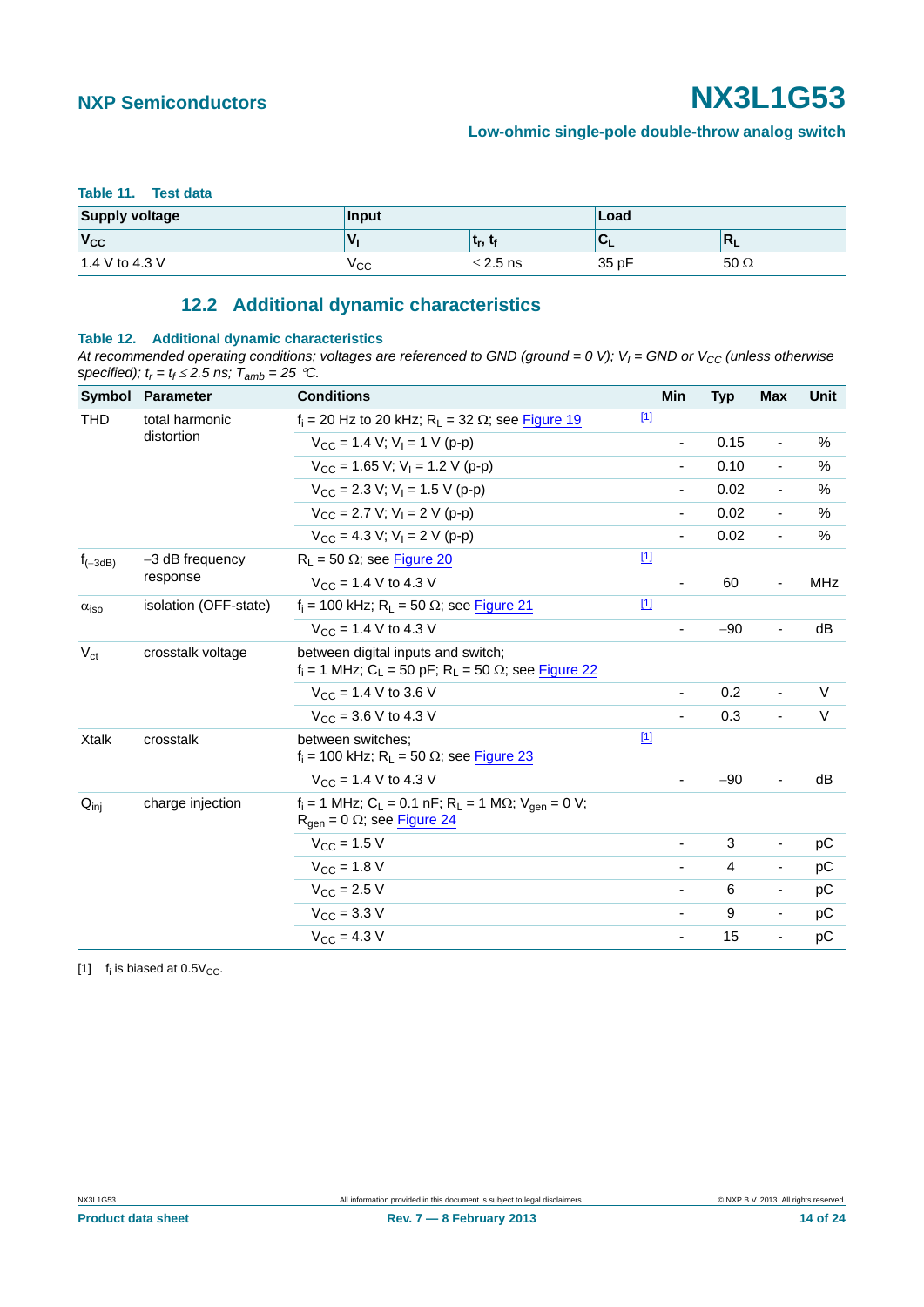**Low-ohmic single-pole double-throw analog switch**

### **12.3 Test circuits**

<span id="page-14-3"></span>

<span id="page-14-0"></span>

<span id="page-14-1"></span>

<span id="page-14-2"></span>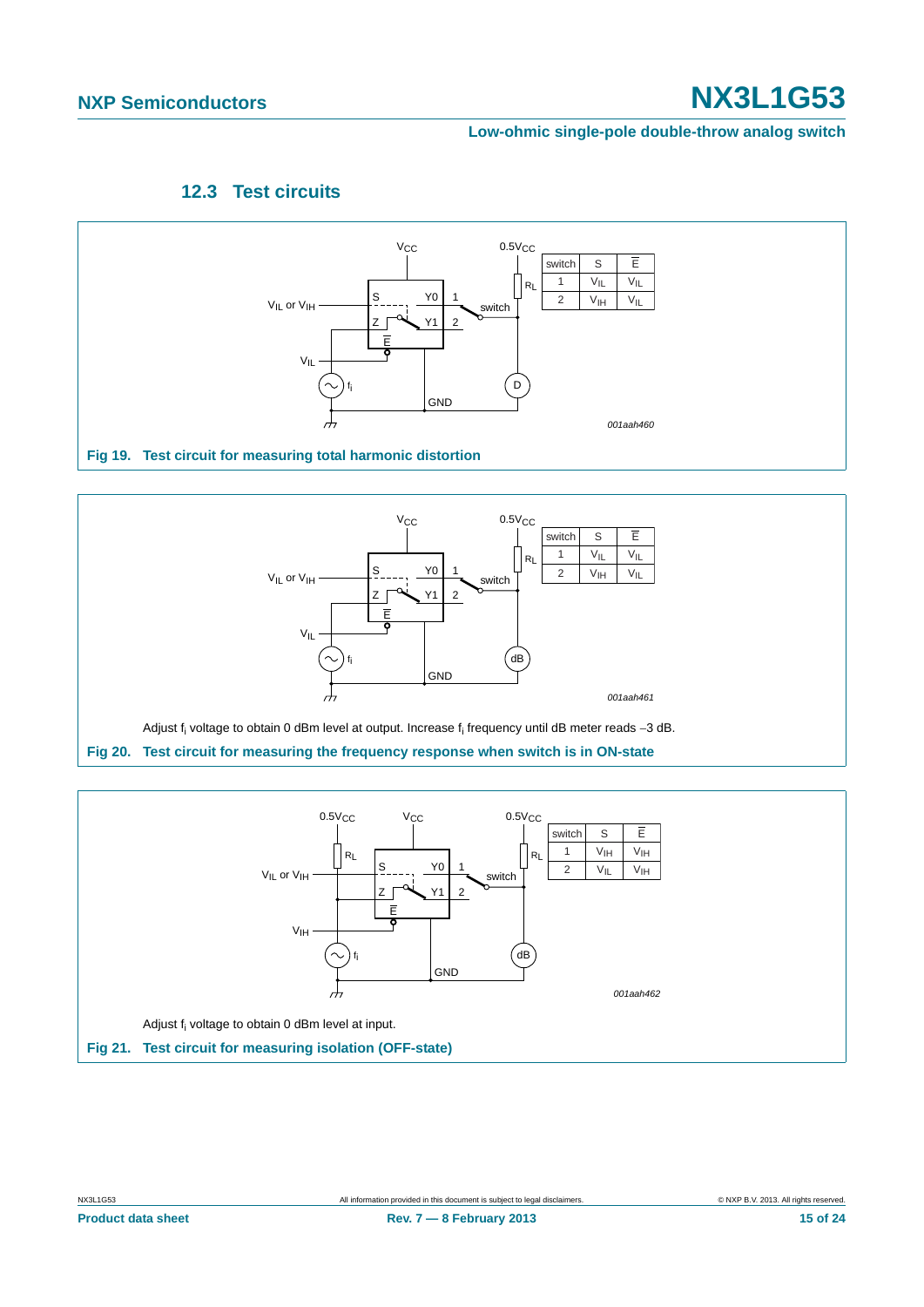#### **Low-ohmic single-pole double-throw analog switch**



<span id="page-15-1"></span><span id="page-15-0"></span>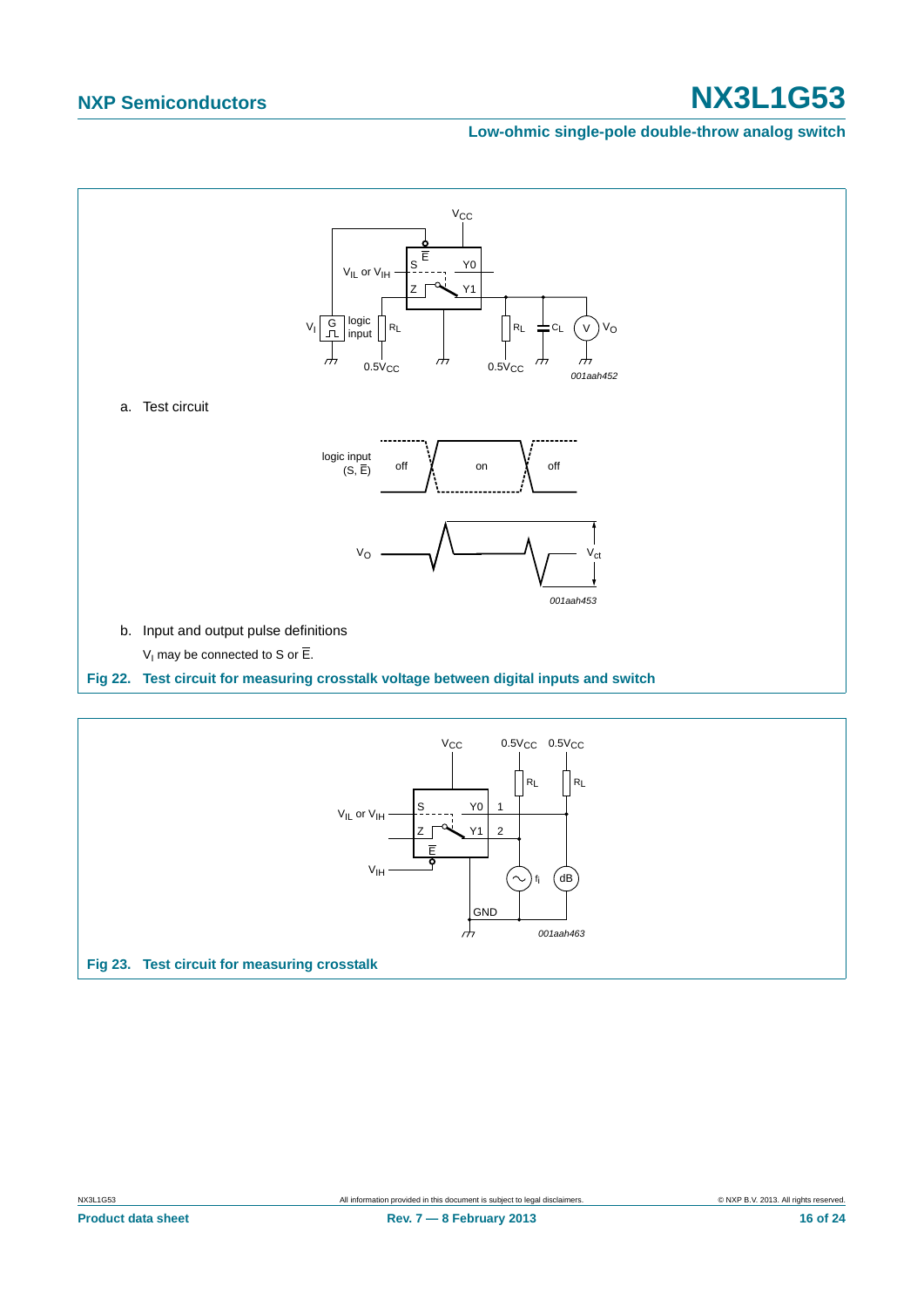#### **Low-ohmic single-pole double-throw analog switch**



<span id="page-16-0"></span>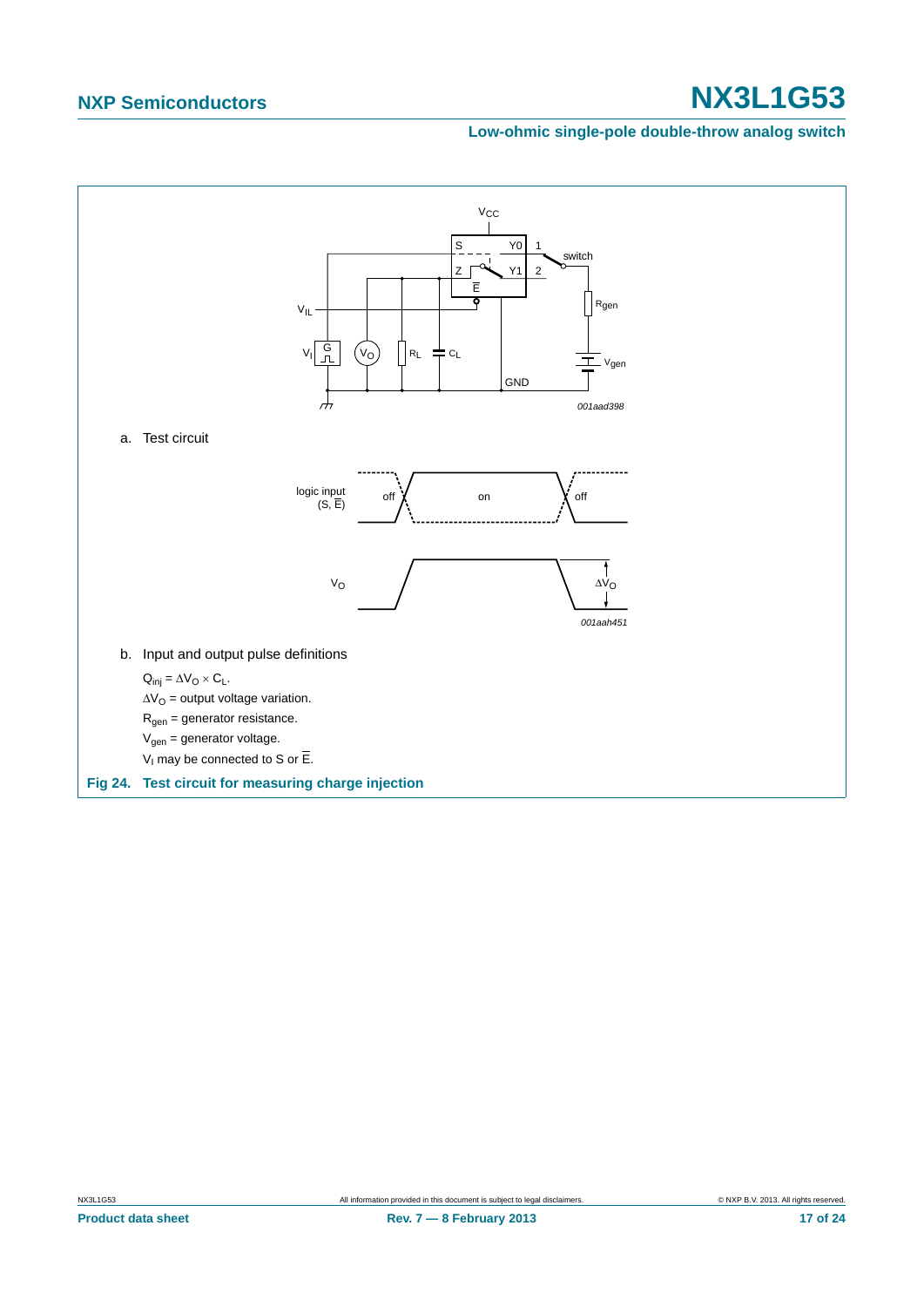#### **Low-ohmic single-pole double-throw analog switch**

### <span id="page-17-0"></span>**13. Package outline**



### **Fig 25. Package outline SOT833-1 (XSON8)**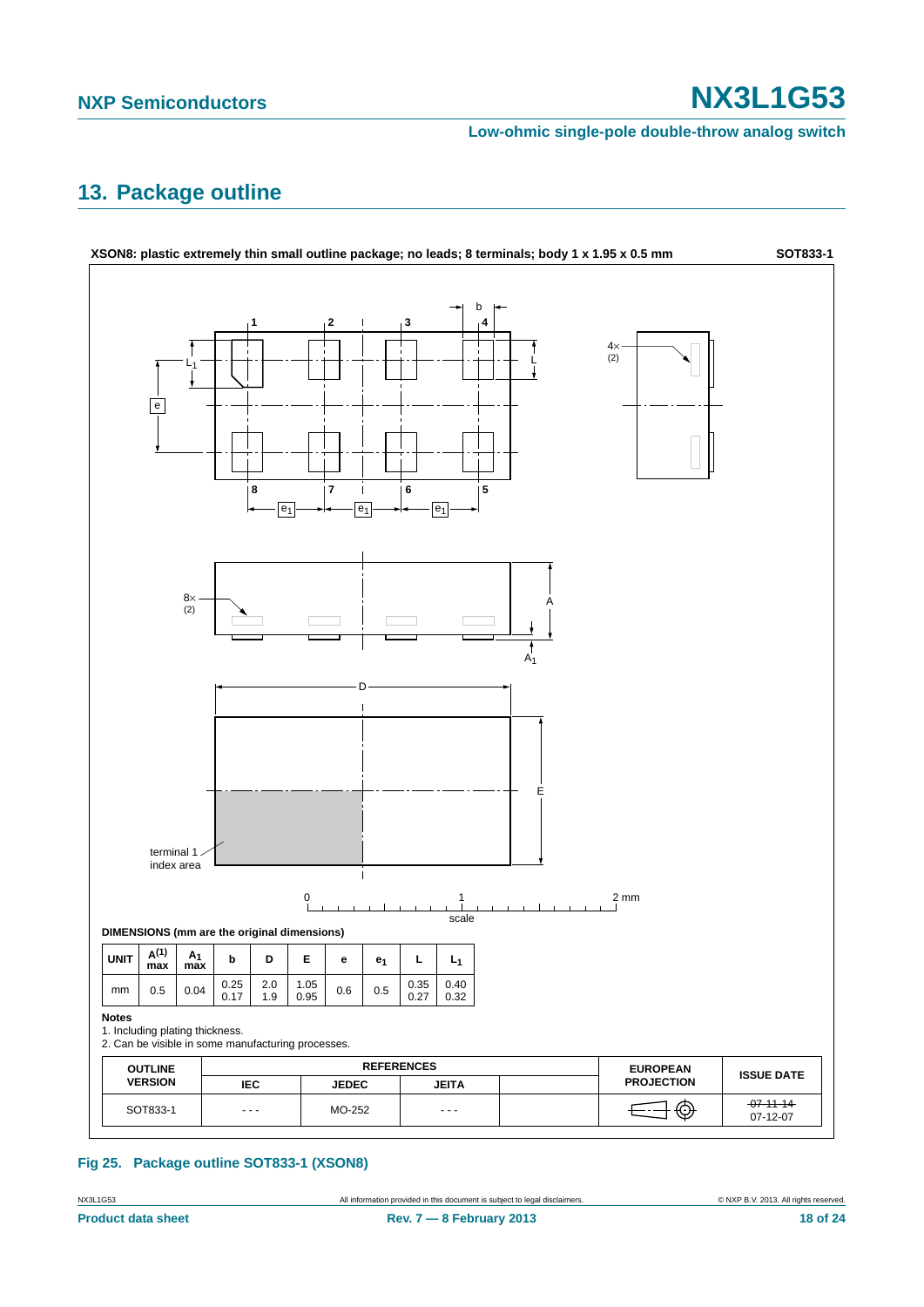**Low-ohmic single-pole double-throw analog switch**



### **XSON8: plastic extremely thin small outline package; no leads;**

**Fig 26. Package outline SOT996-2 (XSON8)**

NX3L1G53 All information provided in this document is subject to legal disclaimers. © NXP B.V. 2013. All rights reserved.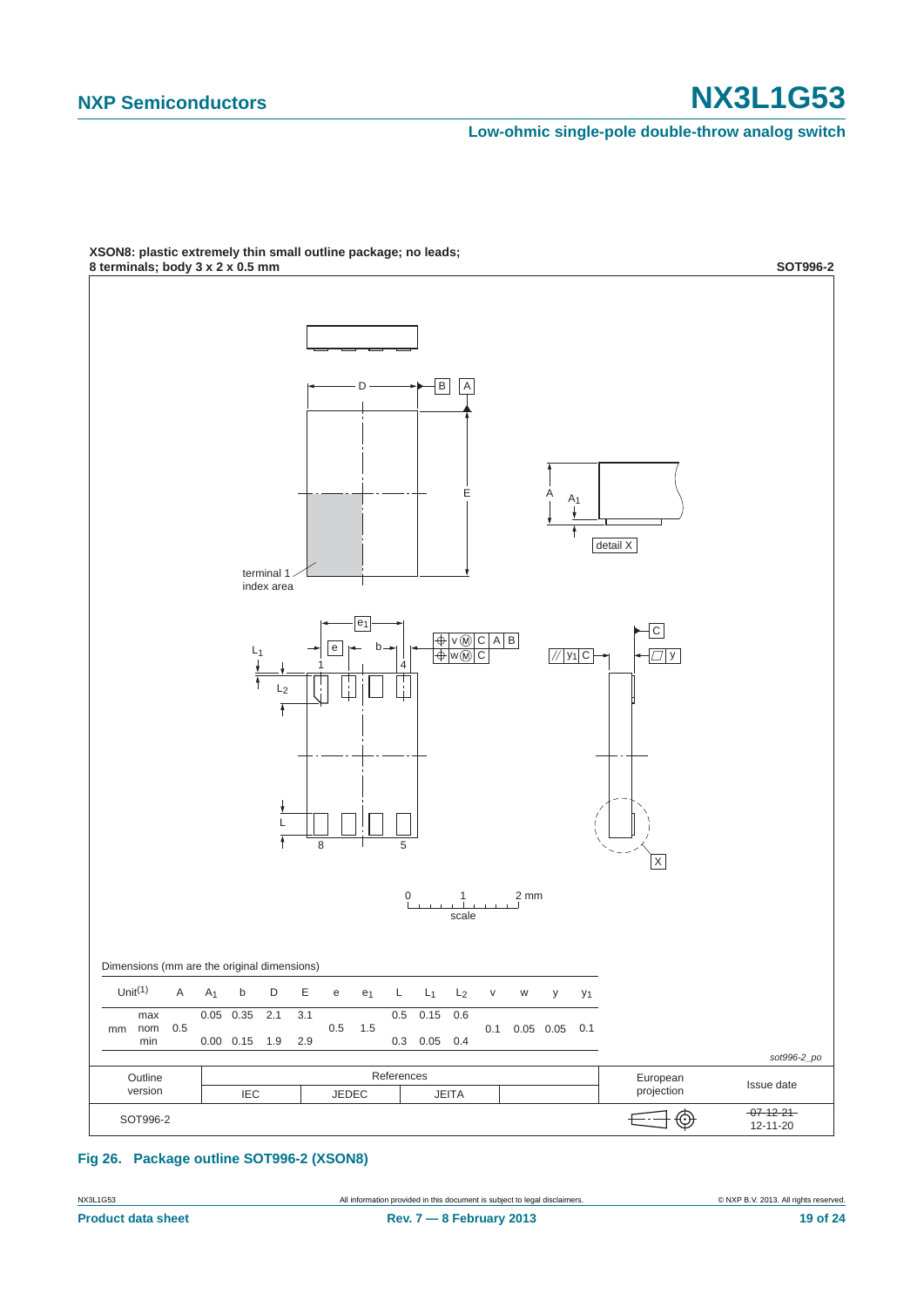**Low-ohmic single-pole double-throw analog switch**



**XQFN8: plastic, extremely thin quad flat package; no leads;**

#### **Fig 27. Package outline SOT902-2 (XQFN8)**

NX3L1G53 All information provided in this document is subject to legal disclaimers. © NXP B.V. 2013. All rights reserved.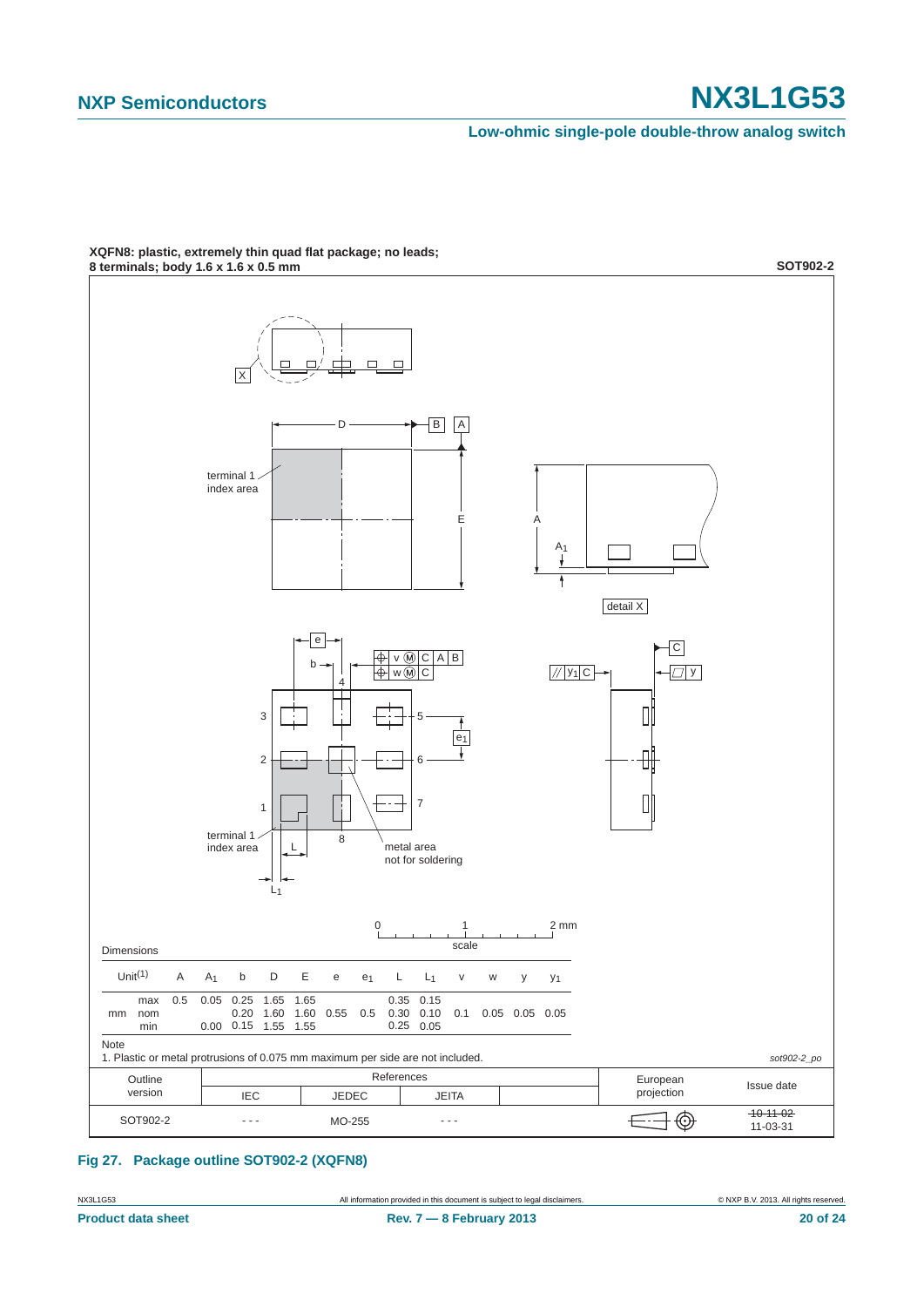## <span id="page-20-0"></span>**14. Abbreviations**

|             | <b>Table 13. Abbreviations</b>          |  |  |
|-------------|-----------------------------------------|--|--|
| Acronym     | <b>Description</b>                      |  |  |
| <b>CDM</b>  | <b>Charged Device Model</b>             |  |  |
| <b>CMOS</b> | Complementary Metal Oxide Semiconductor |  |  |
| <b>ESD</b>  | ElectroStatic Discharge                 |  |  |
| <b>HBM</b>  | Human Body Model                        |  |  |
| МM          | Machine Model                           |  |  |
| <b>TTL</b>  | Transistor-Transistor Logic             |  |  |

## <span id="page-20-1"></span>**15. Revision history**

| Table 14. Revision history |                    |                      |                                                           |
|----------------------------|--------------------|----------------------|-----------------------------------------------------------|
| Release date               | Data sheet status  | <b>Change notice</b> | <b>Supersedes</b>                                         |
| 20130208                   | Product data sheet |                      | NX3L1G53 v.6                                              |
|                            |                    |                      |                                                           |
| 20120613                   | Product data sheet |                      | NX3L1G53 v.5                                              |
| 20111109                   | Product data sheet |                      | NX3L1G53 v.4                                              |
| 20100127                   | Product data sheet | ۰                    | NX3L1G53 v.3                                              |
| 20090417                   | Product data sheet | ۰                    | NX3L1G53 v.2                                              |
| 20080718                   | Product data sheet |                      | NX3L1G53 v.1                                              |
| 20080408                   | Product data sheet | ۰                    | $\overline{\phantom{0}}$                                  |
|                            |                    |                      | • For type number NX3L1G53GD XSON8U has changed to XSON8. |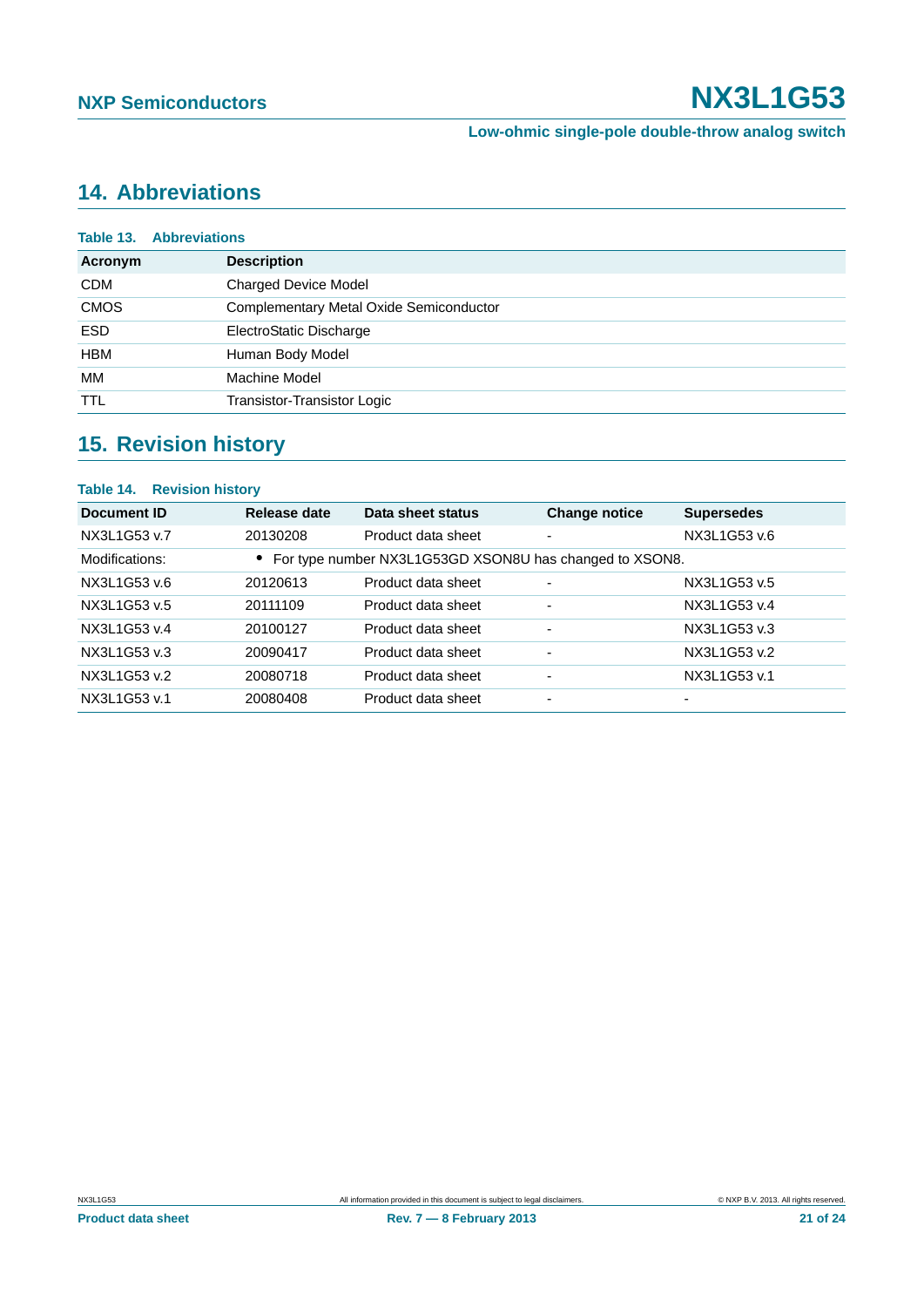### <span id="page-21-0"></span>**16. Legal information**

### <span id="page-21-1"></span>**16.1 Data sheet status**

| Document status[1][2]          | <b>Product status</b> <sup>[3]</sup> | <b>Definition</b>                                                                     |
|--------------------------------|--------------------------------------|---------------------------------------------------------------------------------------|
| Objective [short] data sheet   | Development                          | This document contains data from the objective specification for product development. |
| Preliminary [short] data sheet | Qualification                        | This document contains data from the preliminary specification.                       |
| Product [short] data sheet     | Production                           | This document contains the product specification.                                     |

[1] Please consult the most recently issued document before initiating or completing a design.

[2] The term 'short data sheet' is explained in section "Definitions".

[3] The product status of device(s) described in this document may have changed since this document was published and may differ in case of multiple devices. The latest product status<br>information is available on the Intern

### <span id="page-21-2"></span>**16.2 Definitions**

**Draft —** The document is a draft version only. The content is still under internal review and subject to formal approval, which may result in modifications or additions. NXP Semiconductors does not give any representations or warranties as to the accuracy or completeness of information included herein and shall have no liability for the consequences of use of such information.

**Short data sheet —** A short data sheet is an extract from a full data sheet with the same product type number(s) and title. A short data sheet is intended for quick reference only and should not be relied upon to contain detailed and full information. For detailed and full information see the relevant full data sheet, which is available on request via the local NXP Semiconductors sales office. In case of any inconsistency or conflict with the short data sheet, the full data sheet shall prevail.

**Product specification —** The information and data provided in a Product data sheet shall define the specification of the product as agreed between NXP Semiconductors and its customer, unless NXP Semiconductors and customer have explicitly agreed otherwise in writing. In no event however, shall an agreement be valid in which the NXP Semiconductors product is deemed to offer functions and qualities beyond those described in the Product data sheet.

### <span id="page-21-3"></span>**16.3 Disclaimers**

**Limited warranty and liability —** Information in this document is believed to be accurate and reliable. However, NXP Semiconductors does not give any representations or warranties, expressed or implied, as to the accuracy or completeness of such information and shall have no liability for the consequences of use of such information. NXP Semiconductors takes no responsibility for the content in this document if provided by an information source outside of NXP Semiconductors.

In no event shall NXP Semiconductors be liable for any indirect, incidental, punitive, special or consequential damages (including - without limitation - lost profits, lost savings, business interruption, costs related to the removal or replacement of any products or rework charges) whether or not such damages are based on tort (including negligence), warranty, breach of contract or any other legal theory.

Notwithstanding any damages that customer might incur for any reason whatsoever, NXP Semiconductors' aggregate and cumulative liability towards customer for the products described herein shall be limited in accordance with the *Terms and conditions of commercial sale* of NXP Semiconductors.

**Right to make changes —** NXP Semiconductors reserves the right to make changes to information published in this document, including without limitation specifications and product descriptions, at any time and without notice. This document supersedes and replaces all information supplied prior to the publication hereof.

**Suitability for use —** NXP Semiconductors products are not designed, authorized or warranted to be suitable for use in life support, life-critical or safety-critical systems or equipment, nor in applications where failure or malfunction of an NXP Semiconductors product can reasonably be expected to result in personal injury, death or severe property or environmental damage. NXP Semiconductors and its suppliers accept no liability for inclusion and/or use of NXP Semiconductors products in such equipment or applications and therefore such inclusion and/or use is at the customer's own risk.

**Applications —** Applications that are described herein for any of these products are for illustrative purposes only. NXP Semiconductors makes no representation or warranty that such applications will be suitable for the specified use without further testing or modification.

Customers are responsible for the design and operation of their applications and products using NXP Semiconductors products, and NXP Semiconductors accepts no liability for any assistance with applications or customer product design. It is customer's sole responsibility to determine whether the NXP Semiconductors product is suitable and fit for the customer's applications and products planned, as well as for the planned application and use of customer's third party customer(s). Customers should provide appropriate design and operating safeguards to minimize the risks associated with their applications and products.

NXP Semiconductors does not accept any liability related to any default. damage, costs or problem which is based on any weakness or default in the customer's applications or products, or the application or use by customer's third party customer(s). Customer is responsible for doing all necessary testing for the customer's applications and products using NXP Semiconductors products in order to avoid a default of the applications and the products or of the application or use by customer's third party customer(s). NXP does not accept any liability in this respect.

**Limiting values —** Stress above one or more limiting values (as defined in the Absolute Maximum Ratings System of IEC 60134) will cause permanent damage to the device. Limiting values are stress ratings only and (proper) operation of the device at these or any other conditions above those given in the Recommended operating conditions section (if present) or the Characteristics sections of this document is not warranted. Constant or repeated exposure to limiting values will permanently and irreversibly affect the quality and reliability of the device.

**Terms and conditions of commercial sale —** NXP Semiconductors products are sold subject to the general terms and conditions of commercial sale, as published at<http://www.nxp.com/profile/terms>, unless otherwise agreed in a valid written individual agreement. In case an individual agreement is concluded only the terms and conditions of the respective agreement shall apply. NXP Semiconductors hereby expressly objects to applying the customer's general terms and conditions with regard to the purchase of NXP Semiconductors products by customer.

**No offer to sell or license —** Nothing in this document may be interpreted or construed as an offer to sell products that is open for acceptance or the grant, conveyance or implication of any license under any copyrights, patents or other industrial or intellectual property rights.

NX3L1G53 All information provided in this document is subject to legal disclaimers. © NXP B.V. 2013. All rights reserved.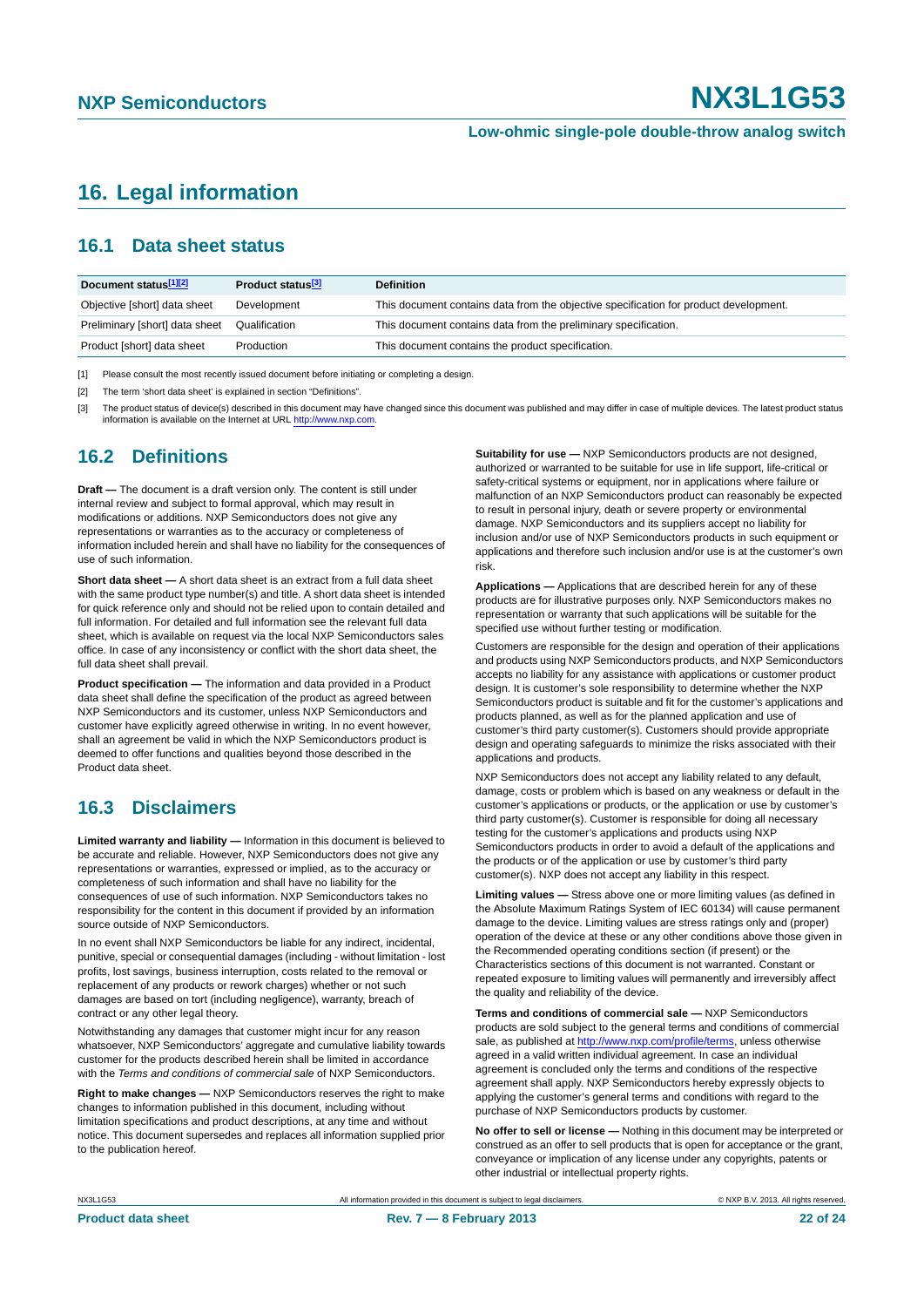#### **Low-ohmic single-pole double-throw analog switch**

**Export control —** This document as well as the item(s) described herein may be subject to export control regulations. Export might require a prior authorization from competent authorities.

**Non-automotive qualified products —** Unless this data sheet expressly states that this specific NXP Semiconductors product is automotive qualified, the product is not suitable for automotive use. It is neither qualified nor tested in accordance with automotive testing or application requirements. NXP Semiconductors accepts no liability for inclusion and/or use of non-automotive qualified products in automotive equipment or applications.

In the event that customer uses the product for design-in and use in automotive applications to automotive specifications and standards, customer (a) shall use the product without NXP Semiconductors' warranty of the product for such automotive applications, use and specifications, and (b) whenever customer uses the product for automotive applications beyond

NXP Semiconductors' specifications such use shall be solely at customer's own risk, and (c) customer fully indemnifies NXP Semiconductors for any liability, damages or failed product claims resulting from customer design and use of the product for automotive applications beyond NXP Semiconductors' standard warranty and NXP Semiconductors' product specifications.

**Translations —** A non-English (translated) version of a document is for reference only. The English version shall prevail in case of any discrepancy between the translated and English versions.

### <span id="page-22-0"></span>**16.4 Trademarks**

Notice: All referenced brands, product names, service names and trademarks are the property of their respective owners.

### <span id="page-22-1"></span>**17. Contact information**

For more information, please visit: **http://www.nxp.com**

For sales office addresses, please send an email to: **salesaddresses@nxp.com**